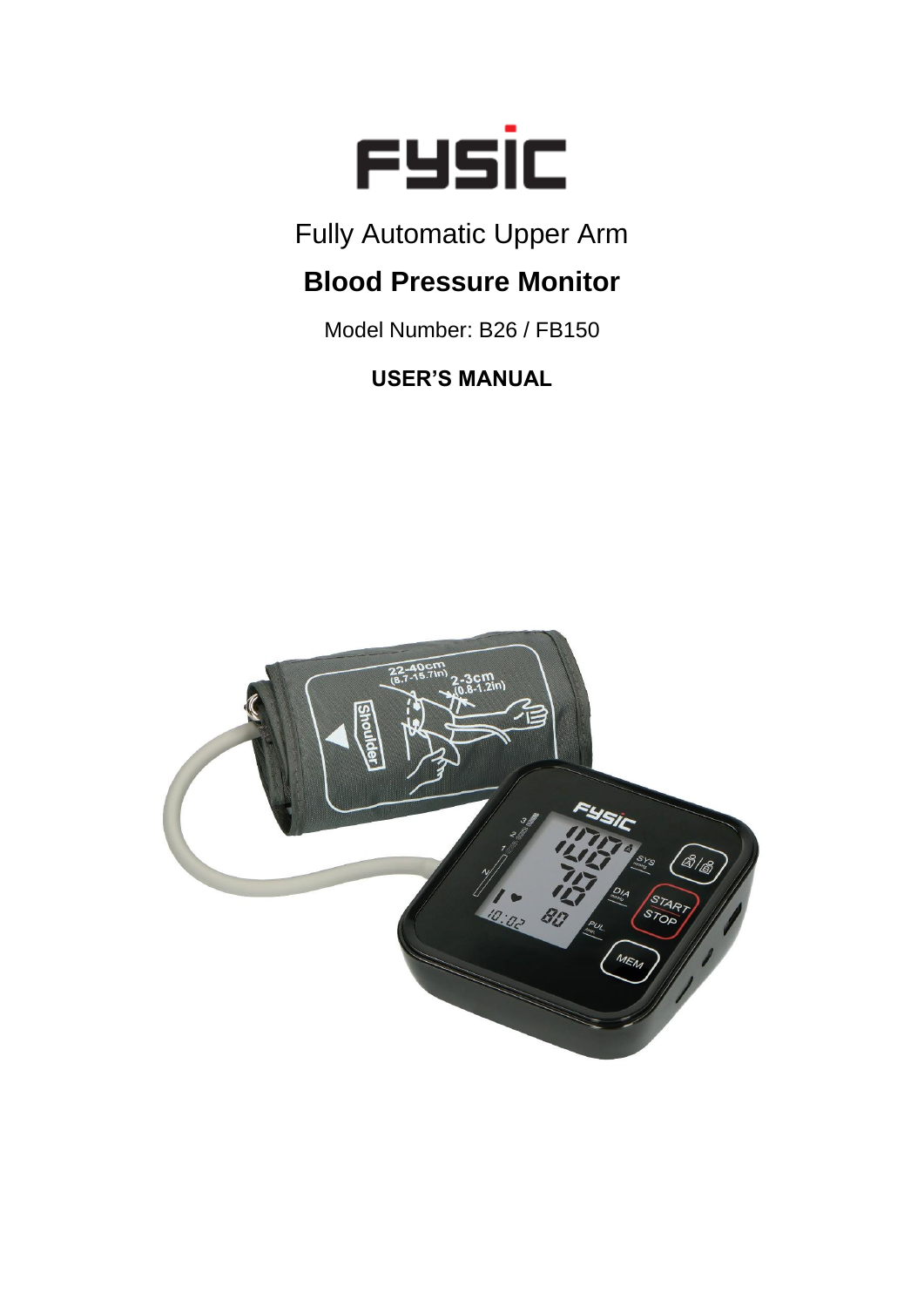## **CONTENTS**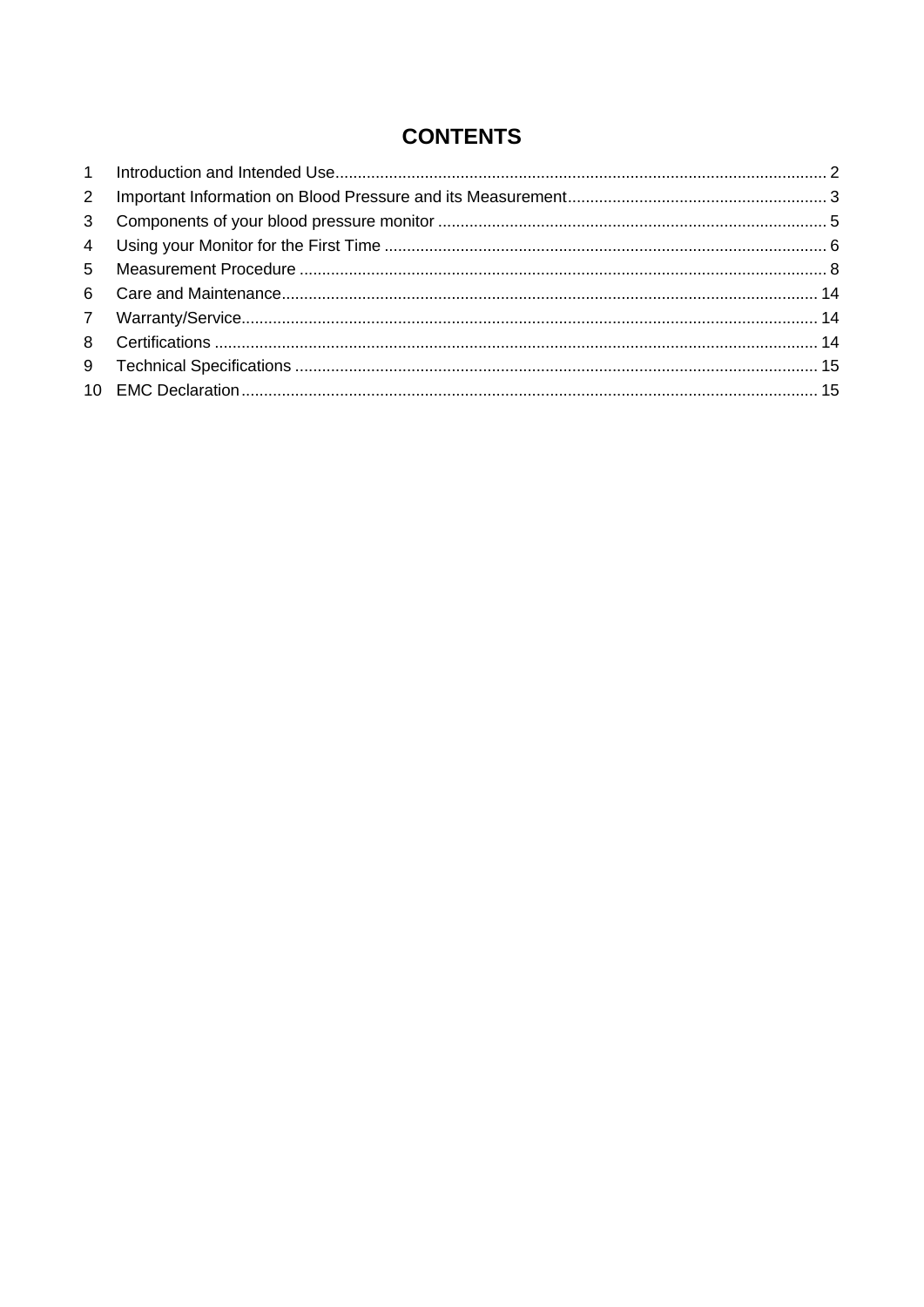## <span id="page-2-0"></span>**1 Introduction and Intended Use**

It enables reliable measurement of systolic and diastolic blood pressure as well as pulse through the oscillometric method.

Before using, please read this instruction manual carefully and then keep it in a safe place.

#### **1.1 Remember…**

- Only a health-care professional is qualified to interpret blood pressure measurements.
- This device is NOT intended to replace regular medical checkups.
- Blood pressure readings obtained by this device should be verified before prescribing or making adjustments to any medications used to control hypertension. Under no circumstances should YOU alter the dosages of any drugs prescribed by your physician.
- This monitor is intended for use by adults only. Consult with a physician before using this instrument on a child.
- ⚫ In cases of irregular heartbeat, measurements made with this instrument should only be evaluated after consultation with a physician.
- Host products, including accessories, shall be processed in accordance with local regulations after reaching the life cycle.

#### **1.2 Warnings and Precautions**

| <b>Warning:</b> | The use of other accessories other than those specified or provided by the equipment         |
|-----------------|----------------------------------------------------------------------------------------------|
|                 | manufacturer may cause electromagnetic radiation to increase or decrease                     |
|                 | electromagnetic immunity resulting in operational failure                                    |
| <b>Warning:</b> | This system may fail to yield specified measurement accuracy if operated or stored in        |
|                 | temperature or humidity conditions outside the limits stated in the specifications section   |
|                 | of this manual.                                                                              |
| <b>Warning:</b> | The separate ac adapter which is intended to connect USB interface of Blood Pressure         |
|                 | Monitor has not been evaluated according to IEC 60601-1. The safety of the product           |
|                 | shall be reappraised when it power supply by a separate ac adapter.                          |
| <b>Warning:</b> | The user must check that the equipment functions safely and see that it is in proper         |
|                 | working condition before being used.                                                         |
| <b>Warning:</b> | The device is not suitable for use in the presence of flammable anesthetic mixtures with     |
|                 | air or with oxygen or nitrous oxide.                                                         |
| <b>Warning:</b> | The patient is an intended operator, the functions of monitoring blood pressure and pulse    |
|                 | rate can be safely used by patient. The routine clean and changing batteries can be          |
|                 | performed by the patient.                                                                    |
| <b>Warning:</b> | This device can not be used together with hf surgical equipment.                             |
| <b>Warning:</b> | Use of power adapters                                                                        |
|                 | Adapter: input 100-240V, 50/60hz output DC 5V 1A<br>1.                                       |
|                 | Do not to position the device to make it difficult to operate the disconnection device<br>2. |
|                 | while using adaptor.                                                                         |
|                 | 3. Avoid usage in wet, moisture, high temperature, corrosive gas environments and in         |
|                 | direct sunlight.                                                                             |
| <b>Warning:</b> | Too frequent measurements can cause injury to the PATIENT due to blood flow                  |
|                 | interference.                                                                                |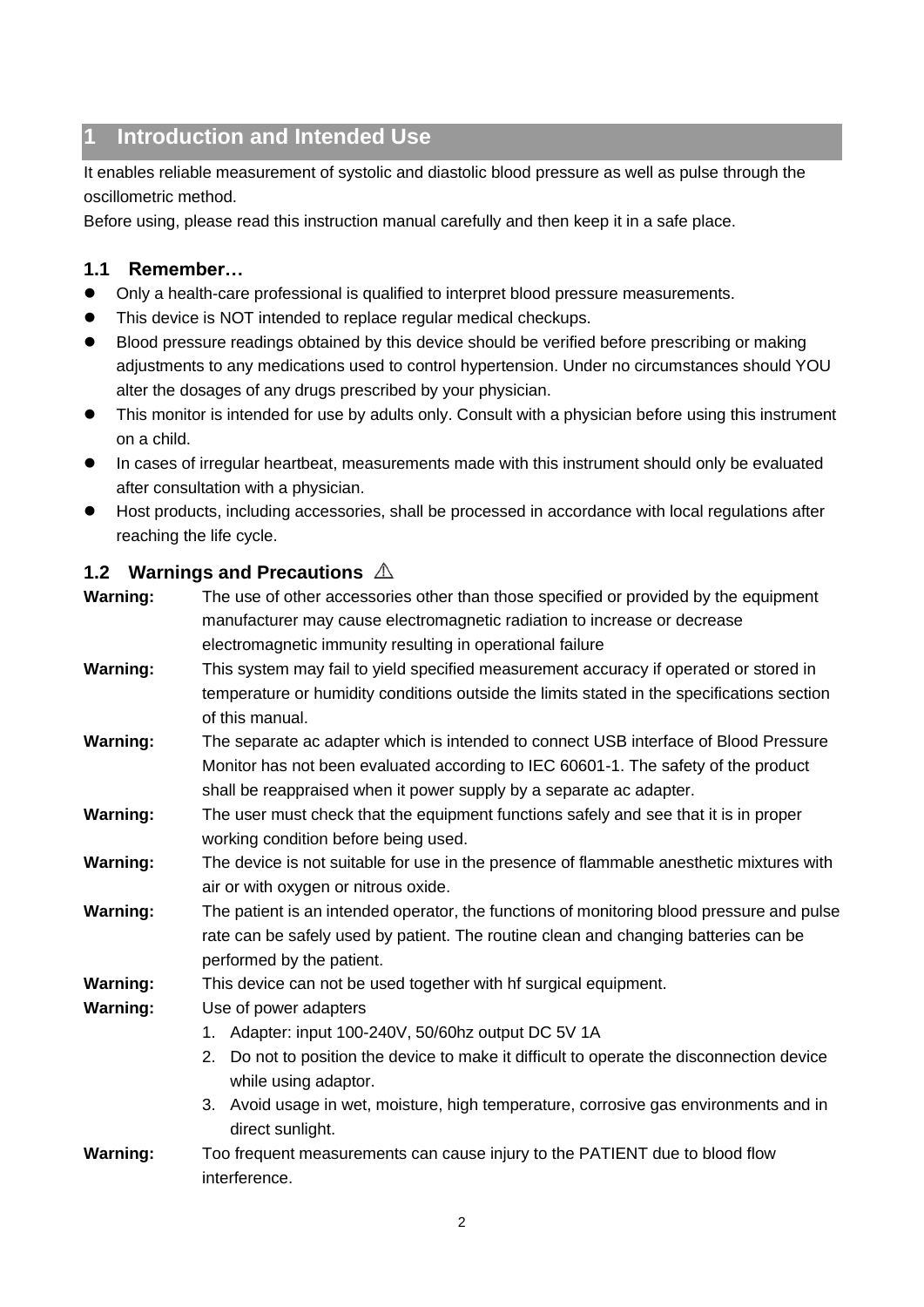| <b>Warning:</b>   | Don't place the cuff over wound part.                                                       |  |  |
|-------------------|---------------------------------------------------------------------------------------------|--|--|
| <b>Warning:</b>   | Pressurization of the CUFF can temporarily cause loss of function of simultaneously         |  |  |
|                   | used monitoring EQUIPMENT on the same limb.                                                 |  |  |
| <b>Caution:</b>   | To avoid any possibility of accidental strangulation, keep this unit away from children and |  |  |
|                   | do not drape tubing around your neck.                                                       |  |  |
| <b>Caution:</b>   | To avoid damaging the device, keep this unit away from children and pets.                   |  |  |
| <b>Caution:</b>   | The standard material used for the bladder and tubing is latex-free.                        |  |  |
| <b>Attention:</b> | Self-measurement means control, not diagnosis or treatment. Unusual values must             |  |  |
|                   | always be discussed with a physician. Under no circumstances should you alter the           |  |  |
|                   | dosages of any drugs prescribed by a physician.                                             |  |  |
| <b>Attention:</b> | The pulse display is not suitable for checking the frequency of heart pacemakers!           |  |  |
| <b>Attention:</b> | In cases of irregular heartbeat, measurements made with this instrument should only be      |  |  |
|                   | evaluated after consultation with a physician.                                              |  |  |
| Note:             | To obtain the greatest accuracy from your blood pressure instrument, it is recommended      |  |  |
|                   | that the instrument be used within the specified temperature and the relative humidity,     |  |  |
|                   | please see the Technical Specifications.                                                    |  |  |
| Note:             | The cuff is treated as the applied part. The user should contact the manufacturer for       |  |  |
|                   | assistance, if needed, in setting up, using or maintaining the device.                      |  |  |
| Note:             | This device contains sensitive electronic components. Avoid strong electrical or            |  |  |
|                   | electromagnetic fields in the direct vicinity of the device (e.g. mobile telephones,        |  |  |
|                   | microwave ovens) during use. These can lead to erratic results.                             |  |  |
| Note:             | Do not attempt to service or repair this device yourself. Should a malfunction occur, refer |  |  |
|                   | to local distributor or the manufacturer.                                                   |  |  |

## <span id="page-3-0"></span>**2 Important Information on Blood Pressure and its Measurement**

#### **2.1 How does high or low blood pressure arise?**

Your level of blood pressure is determined in the circulatory center of the brain and adjusts to a variety of situations through feedback from the nervous system. To adjust blood pressure, the strength and speed of the heart (Pulse), as well as the width of circulatory blood vessels is altered. Blood vessel width is controlled by fine muscles in the blood vessel walls.

Your level of arterial blood pressure changes periodically during heart activity: During the "blood ejection" (Systole) the value is highest (systolic blood pressure value). At the end of the heart's "rest period" (Diastole) pressure is lowest (diastolic blood pressure value).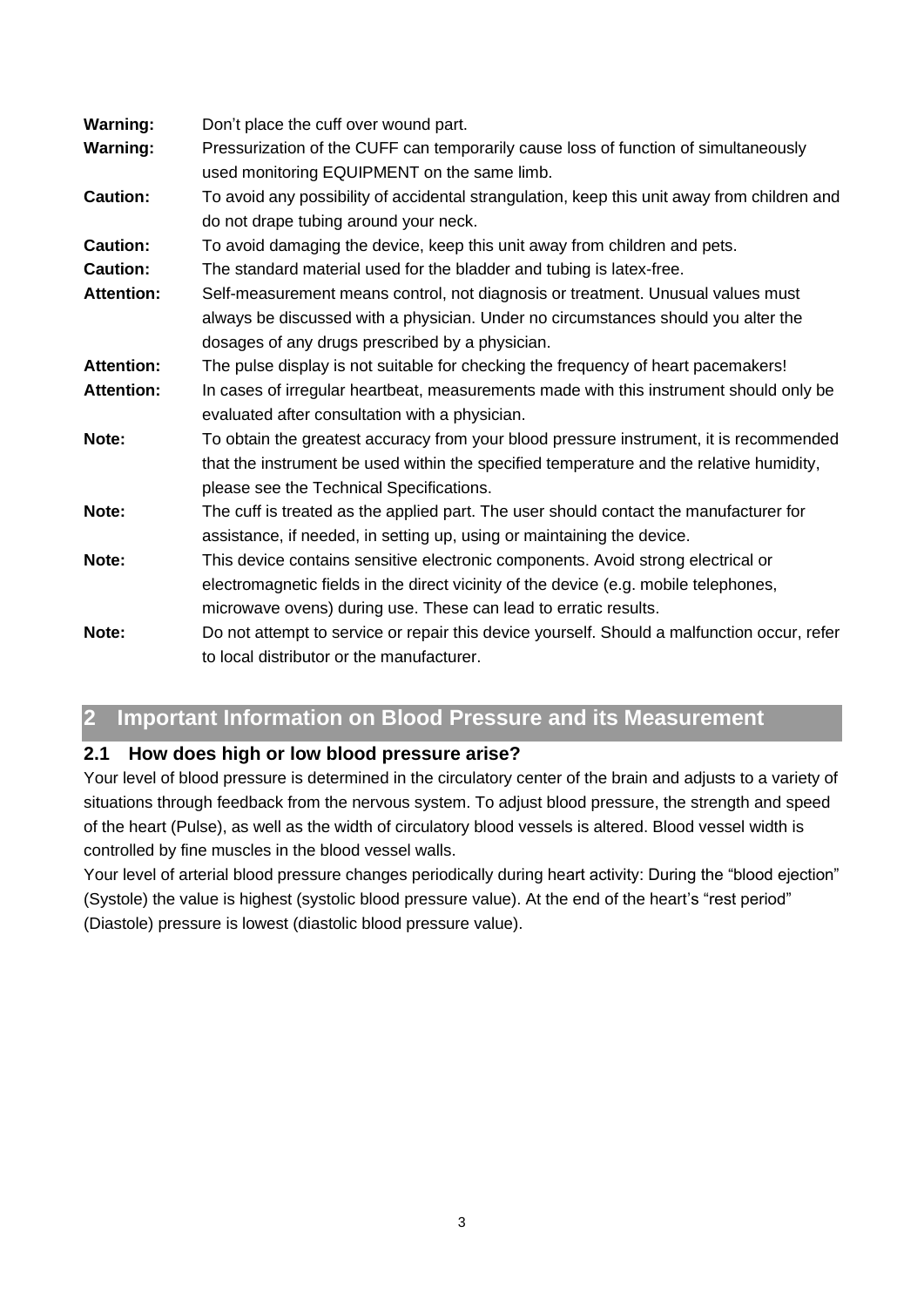### **2.2 Which values are normal?**

Please refer to the diagram below (Picture-01)



Picture-01

There are six grids in the display of device. Please refer to the picture-01-01. Different grids represent different interval scales of WHO.



| Blood pressure value                                                         | WHO grids in device | <b>WHO Classification</b> |
|------------------------------------------------------------------------------|---------------------|---------------------------|
| DIA<80 & SYS<120                                                             |                     | Optimal blood pressure    |
| DIA<85 & SYS<130                                                             |                     | Normal blood pressure     |
| DIA<90 & SYS<140                                                             |                     | High normal value         |
| DIA<100 & SYS<160                                                            |                     | Mild hypertension         |
| DIA<110 8 <sys<180< td=""><td></td><td>Moderate hypertension</td></sys<180<> |                     | Moderate hypertension     |
| $DIA = 110$ or $SYS = 180$                                                   |                     | Severe hypertension       |

Picture-01-01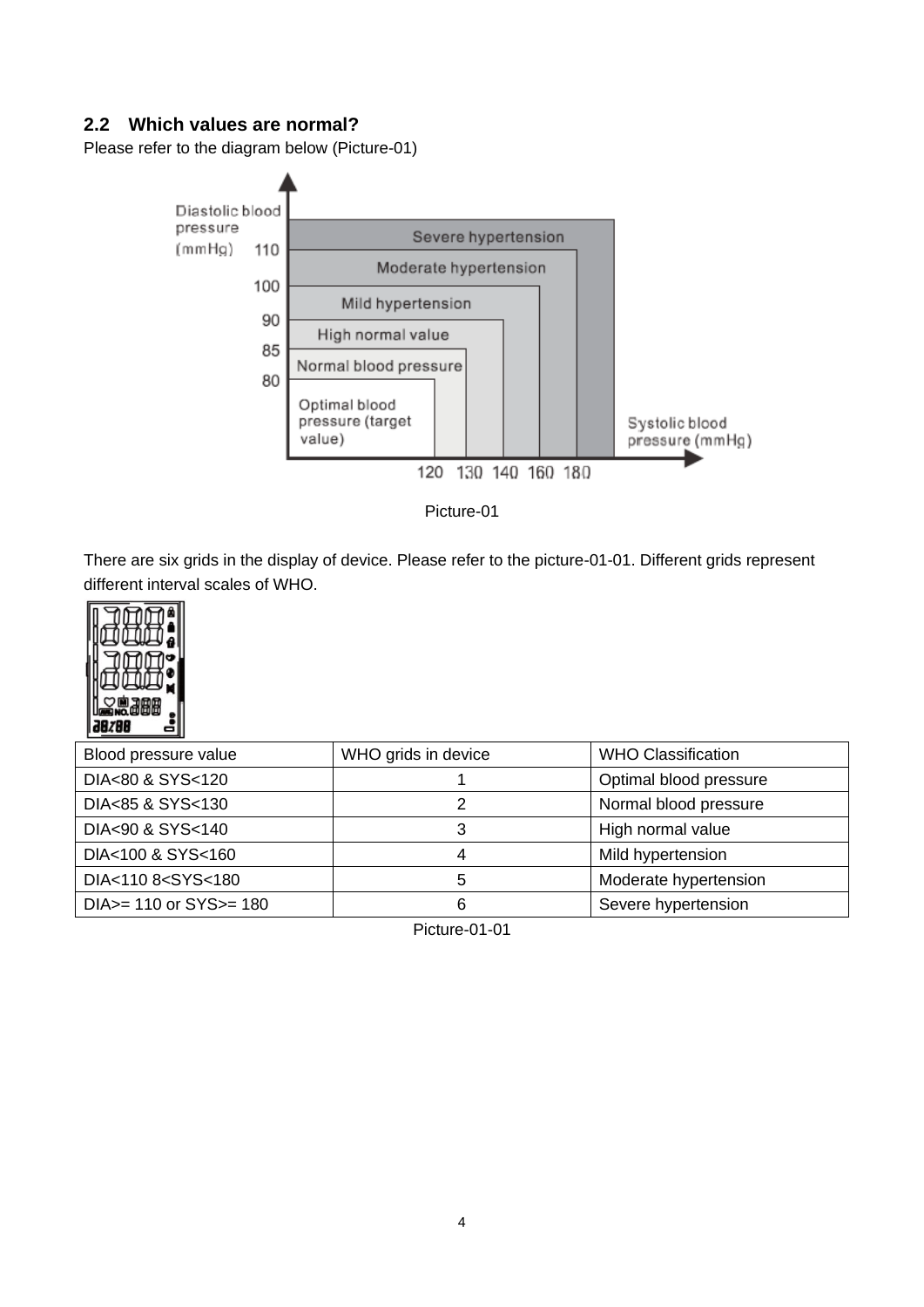## <span id="page-5-0"></span>**Components of your blood pressure monitor**

## **3.1 Measuring unit**





Picture-02



Picture-03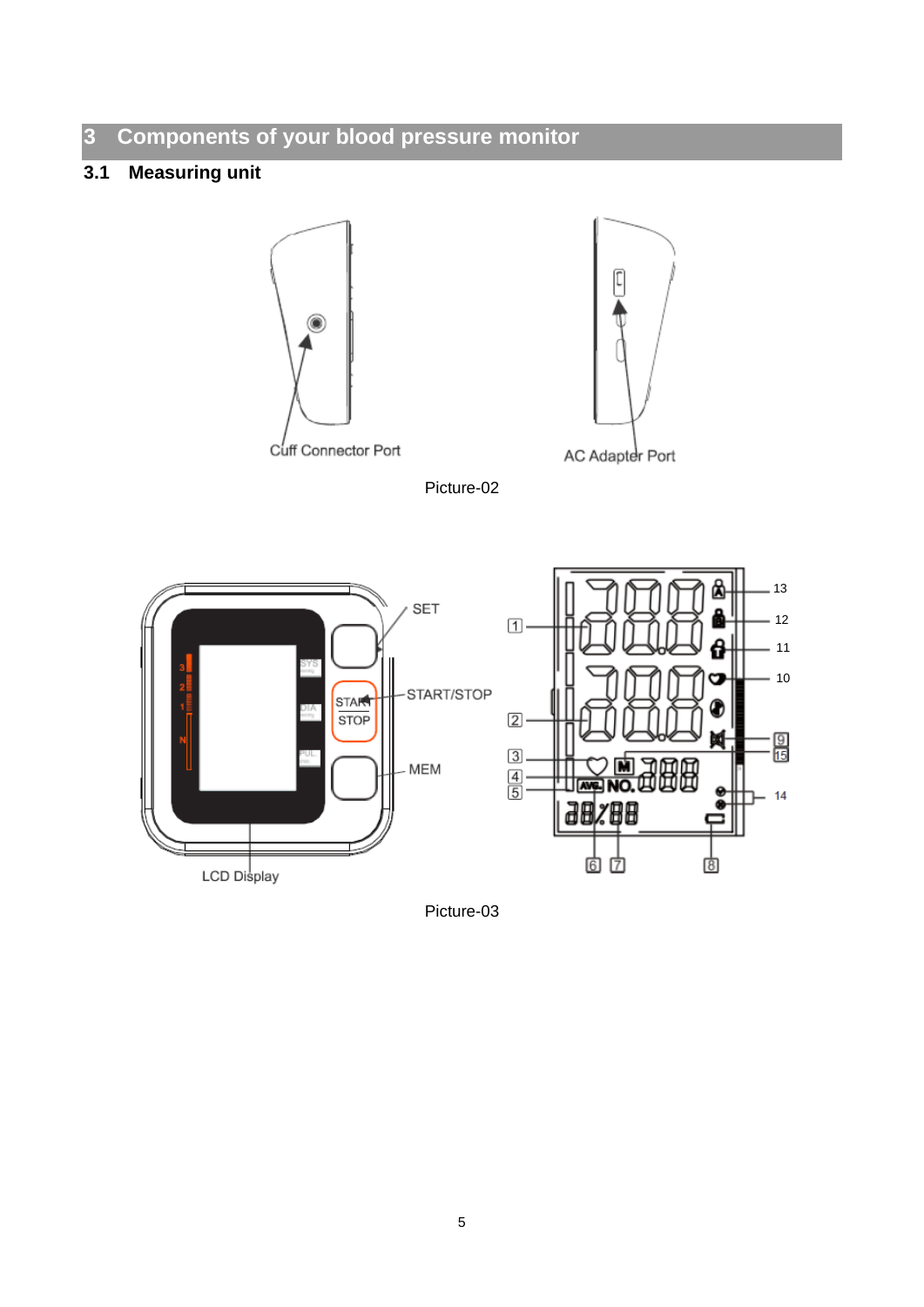## **3.2 The symbols on the LCD display**

- 
- 3. Heartbeat symbol (Flashes during measurement)
- 5. WHO Function symbol 6. Average value symbol
- 
- 
- 11. Movement error symbol 12. USER B
- 
- 15. Memory symbol

## **3.3 Features B26 / FB150**

- 
- 
- 
- 7. External power adapter support 8. Auto power-off
- 9. Cuff self-checking function
- 1. Systolic blood pressure 2. Diastolic blood pressure
	- 4. Pulse display
	-
- 7. Date/Time display example and the state of 8. Battery low symbol
- 9. Mute symbol 10. Irregular heartbeat symbol
	-
- 13. USER A 14. Cuff self-checking function
- 1. Date/time display 2. Double users: 2 x 120 sets memory
- 3. Average value function 4. Irregular heartbeat checking
- 5. WHO function 6. Low battery display
	-

## <span id="page-6-0"></span>**4 Using your Monitor for the First Time**

### **4.1 Activating the pre-installed batteries**

#### **Battery Installation**

Use only 1.5V "AAA" alkaline batteries with this device.

- 1. Press the hook on the bottom of the battery cover and lift the cover off in the direction of the arrow (Picture-04).
- 2. Install 4 "AAA" size batteries and make sure the + (positive) and (negative) polarities match the polarities of the battery compartment, then close the battery cover. Make sure that the battery cover is securely in position.



Picture-04

#### **Battery replacement**

Low Battery Indicator

1. When the Low Battery Indicator appears on the display, turn the monitor off and remove all the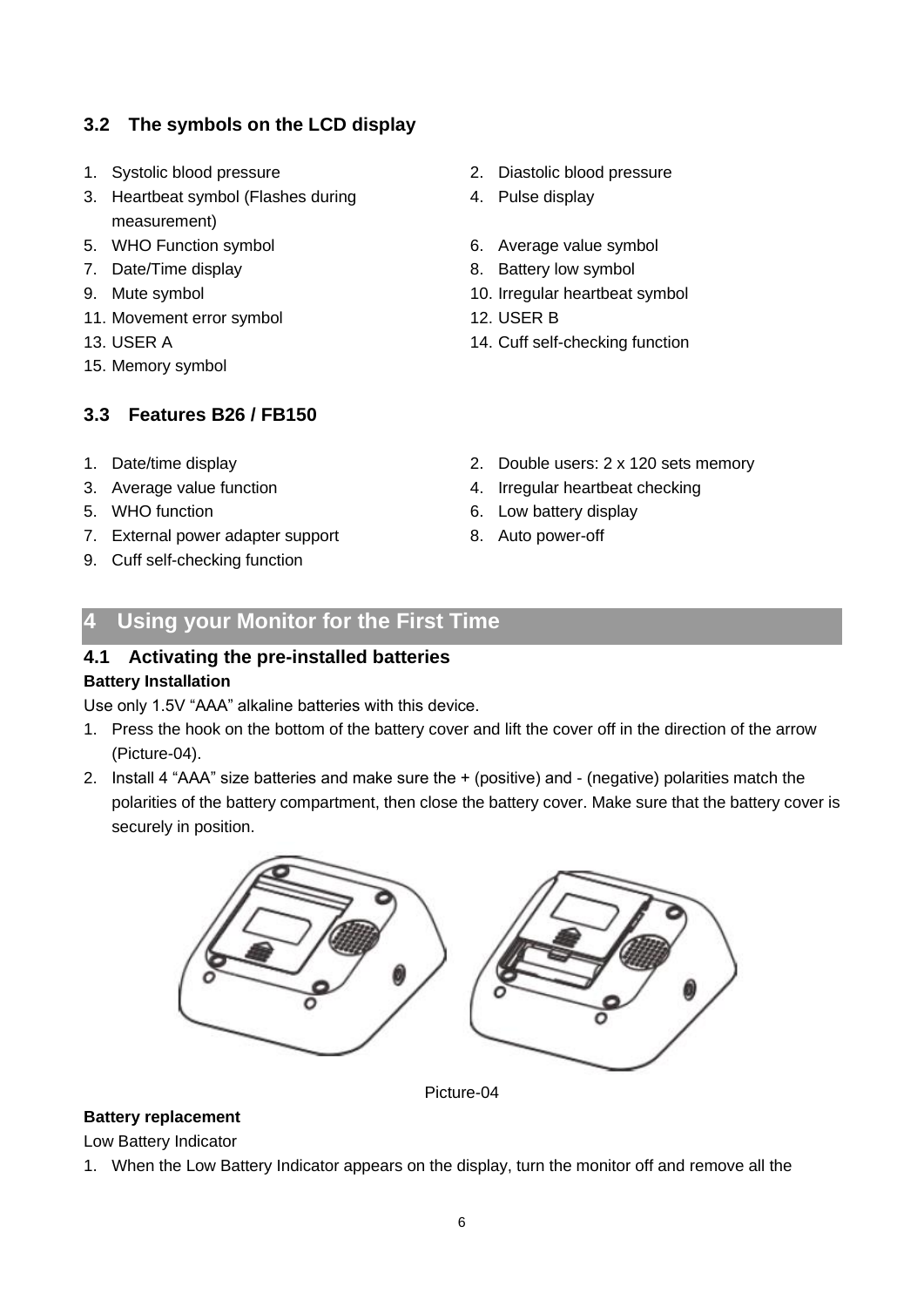batteries. Replace with 4 new batteries at the same time. Long-life alkaline batteries are recommended.

- 2. To prevent the damage of monitor from leaked battery fluid, please take out of battery if the monitor unused in a long time (generally more than 3 months). If battery fluid should get in your eyes, immediately rinse with plenty of clean water. Contact a physician immediately.
- 3. Dispose of the device, components and optional accessories according to applicable local regulations. Unlawful disposal may cause environmental pollution.

### **4.2 System Settings**

After you load the battery or connect power for the monitor, long press the SET button for more than 3s, and then you can start to set.

#### **Setting the User:**

Press the MEM button to select User A or User B. When display A (/B) on the screen, press the MEM button to switch to user B (/A). Press the SET button to confirm.

#### **Setting the Year:**

When the year display is flashing, press the MEM button continuously and it will increase continuously 1 by 1 until 2049, and then return the original year , once the year set is OK, press SET button to confirm.

#### **Setting Month/Date:**

Initial Month/Date is 1/01, when the Month display is flashing, press the MEM button, the month will increase by 1, press SET button to confirm, and do in the same way to set the date. Press SET button to confirm.

#### **Setting Time:**

When the hour display is flashing, press the MEM button, the hour will increase by 1, press SET button to confirm, and do in the same way to set the minute. Press SET button to confirm.

#### **Record Delete:**

When you checking the memory data, long press MEM button to delete existing user measurement data. **Note:**

If you decide to delete all the records, please keep the records in another way, in case you need it some days later. Take the battery out won't lead to a record missing.

#### **4.3 Cuff tube connection**

Insert the cuff tube into the opening on the left side of the monitor indicated by the drawing of a cuff.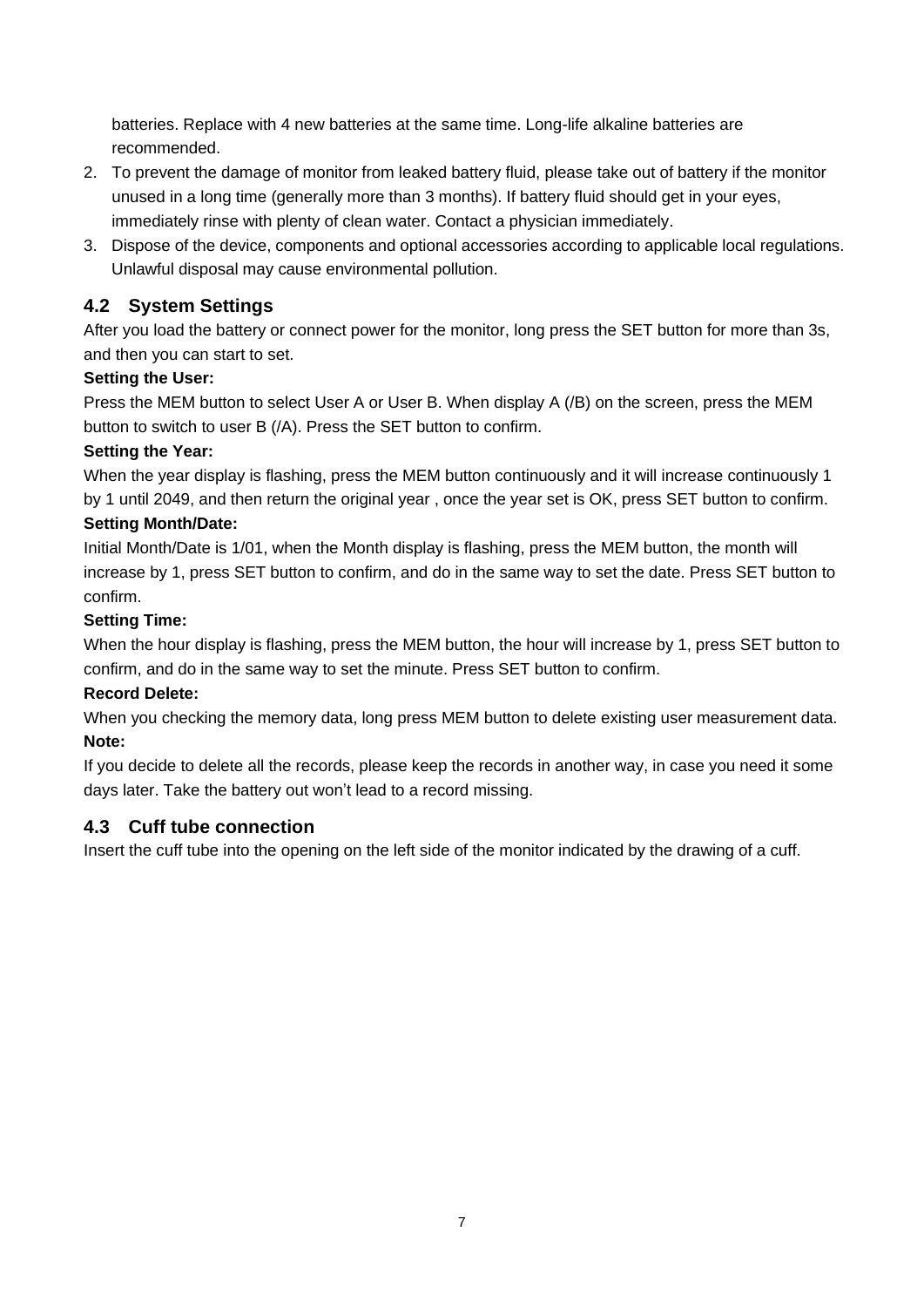## <span id="page-8-0"></span>**5 Measurement Procedure**

#### **5.1 Before measurement:**

- ⚫ Avoid eating and smoking as well as all forms of exertion directly before measurement. These factors influence the measurement result. Find time to relax by sitting in an armchair in a quiet atmosphere for about ten minutes before taking a measurement.
- ⚫ Remove any garment that fits closely to your upper arm.
- ⚫ Always measure on the same arm (normally left).

## **5.2 Fitting the Cuff**

Please refer to picture-05

a) Wrap the cuff around your upper left arm. The rubber tube should be on the inside of your arm extending downward to your hand. Make certain the cuff lies approximately 2 to 3 cm above the elbow.

Important! The  $\Phi$  on the edge of the cuff (Artery Mark) must lie over the artery which runs down the

inner side of the arm.

- b) To secure the cuff, wrap it around your arm and press the hook and loop closure together.
- c) There should be little free space between your arm and the cuff. You should be able to fit 2 fingers between your arm and the cuff. Cuffs that don't fit properly result in false measurement values. Measure your arm circumference if you are not sure of proper fit.
- d) Lay your arm on a table (palm upward) so the cuff is at the same height as your heart. Make sure the tube is not kinked.



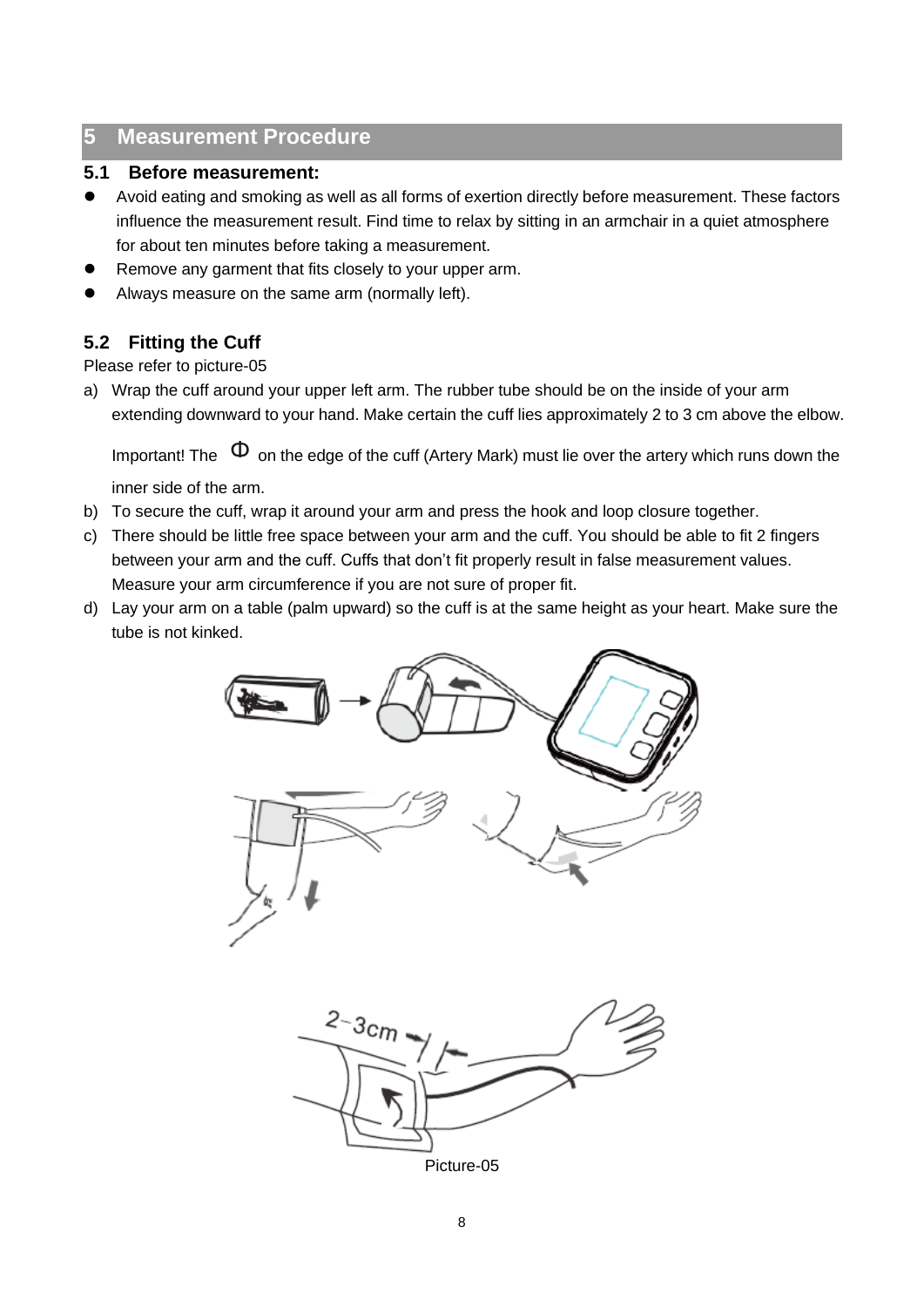## **5.3 Measure Procedure**

Refer to picture-06

- 1. Sit comfortably in a chair with your feet flat on the floor.
- 2. Select your User ID (A or B).
- 3. Stretch your arm forward on the desk and keep relaxing, make sure the palm of hand is upturned. Make sure arm is in correct position, to avoid body movement. Sit still and do not talk or move during the measurement. After the cuff has been appropriately positioned on the arm and connected to the blood pressure monitor, the measurement can begin:
- a) Press the START/STOP button. The pump begins to inflate the cuff. In the display, the increasing cuff pressure is continually displayed.
- b) After automatically reaching an individual pressure, the pump stops and the pressure slowly falls. The cuff pressure is displayed during the measurement.
- c) When the device has detected your pulse, the heart symbol in the display begins to blink.
- d) When the measurement has been concluded, the measured systolic and diastolic blood pressure values, as well as the pulse will be displayed.
- e) The measurement results are displayed until you switch the device off. If no button is pressed for 60 seconds, the device switches off automatically.
- f) Cuff self-checking symbol  $(\stackrel{\otimes}{\otimes})$

The cuff correct symbol  $(\mathcal{O})$  will be displayed if the cuff position is correct, otherwise the wrong symbol ( $\circledast$ ) will be displayed. Please check again the cuff if the wrong symbol ( $\circledast$ ) is displayed.

g) Movement error symbol  $\binom{6}{10}$ 

The Movement Error Symbol  $(\widehat{\mathbb{Q}})$  is displayed if you move your body during the measurement.

Please remove the cuff, and wait 2-3 minutes. Reapply the cuff and take another measurement.

#### **NOTE:**

Patient Position:

- 1) Comfortably seated 2) Legs uncrossed
- 
- 
- 3) Feet flat on the floor 4) Back and arm supported
- 5) Middle of the CUFF at the level of the right atrium of the heart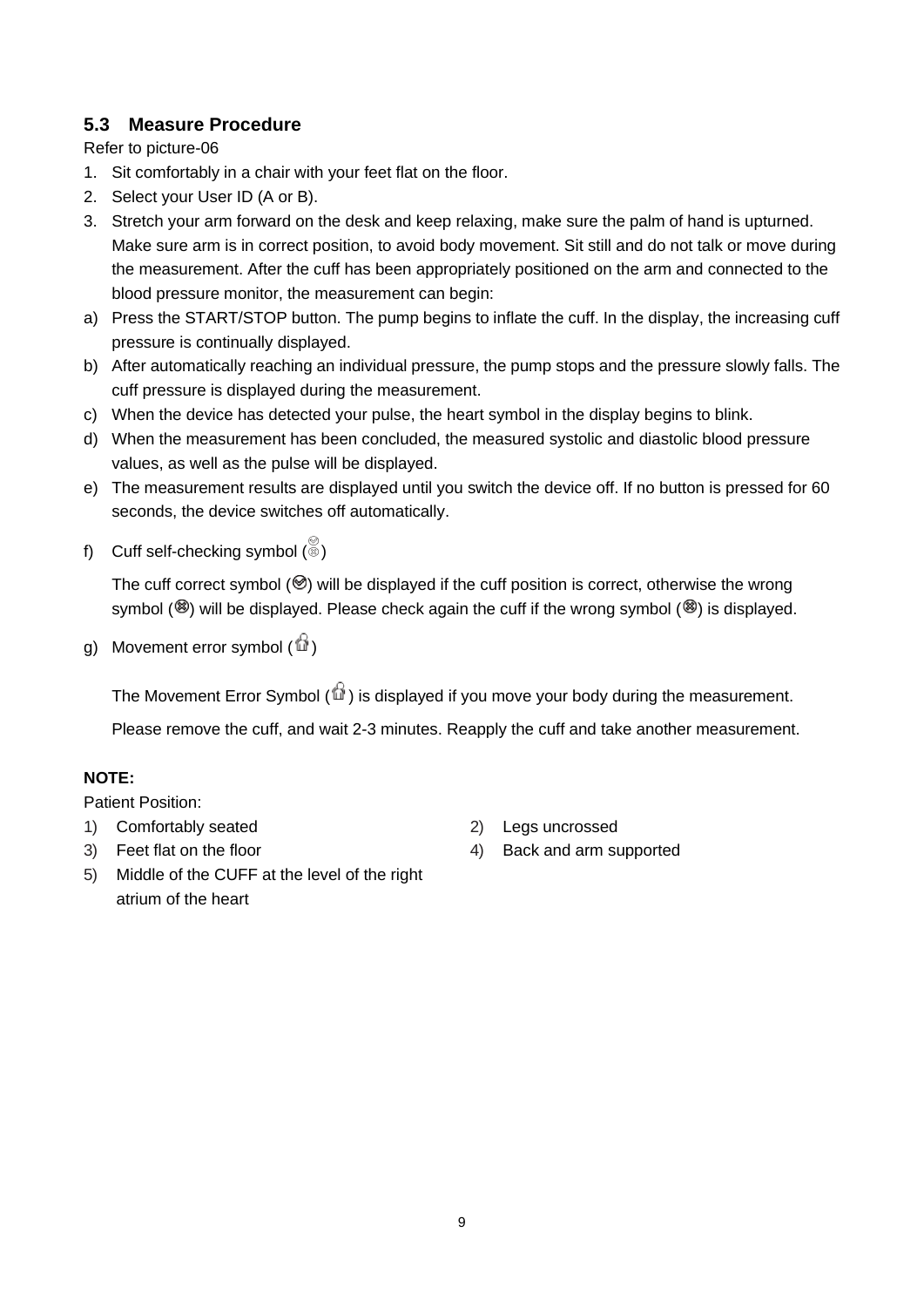

#### Picture-06

## **5.4 Irregular Heartbeat Detector**

This symbol - indicates that certain pulse irregularities were detected during the measurement. In this case, the result may deviate from your normal basal blood pressure – repeat the measurement. Information for the physician on frequent appearance of the Irregular Heartbeat Symbol.

This instrument is an oscillometric blood pressure monitor device that also analyzes pulse frequency during measurement. The instrument is clinically tested.

If pulse irregularities occur during measurement, the irregular heartbeat symbol is displayed after the measurement. If the symbol appears more frequently (e.g. several times per week on measurements performed daily) or if it suddenly appears more often than usual, we recommend the patient to seek medical advice. The instrument does not replace a cardiac examination, but serves to detect pulse irregularities at an early stage.

#### **5.5 Error Indicates**

The following symbol will appear on the display when measuring abnormal

| <b>SYMBOL</b>      | <b>CAUSE</b>                          | <b>CORRECTION</b>                             |  |
|--------------------|---------------------------------------|-----------------------------------------------|--|
|                    | Weak battery or improper<br>placement | Replace both batteries with new ones.         |  |
| No display appears |                                       | Check the battery installation for proper     |  |
|                    |                                       | placement of the battery polarities.          |  |
|                    |                                       | Check if the pump is working or not. If it is |  |
| Er 1               | Sensor abnormal                       | working, then the problem is sensor           |  |
|                    |                                       | abnormal. Please send it to the local         |  |
|                    |                                       | distributor.                                  |  |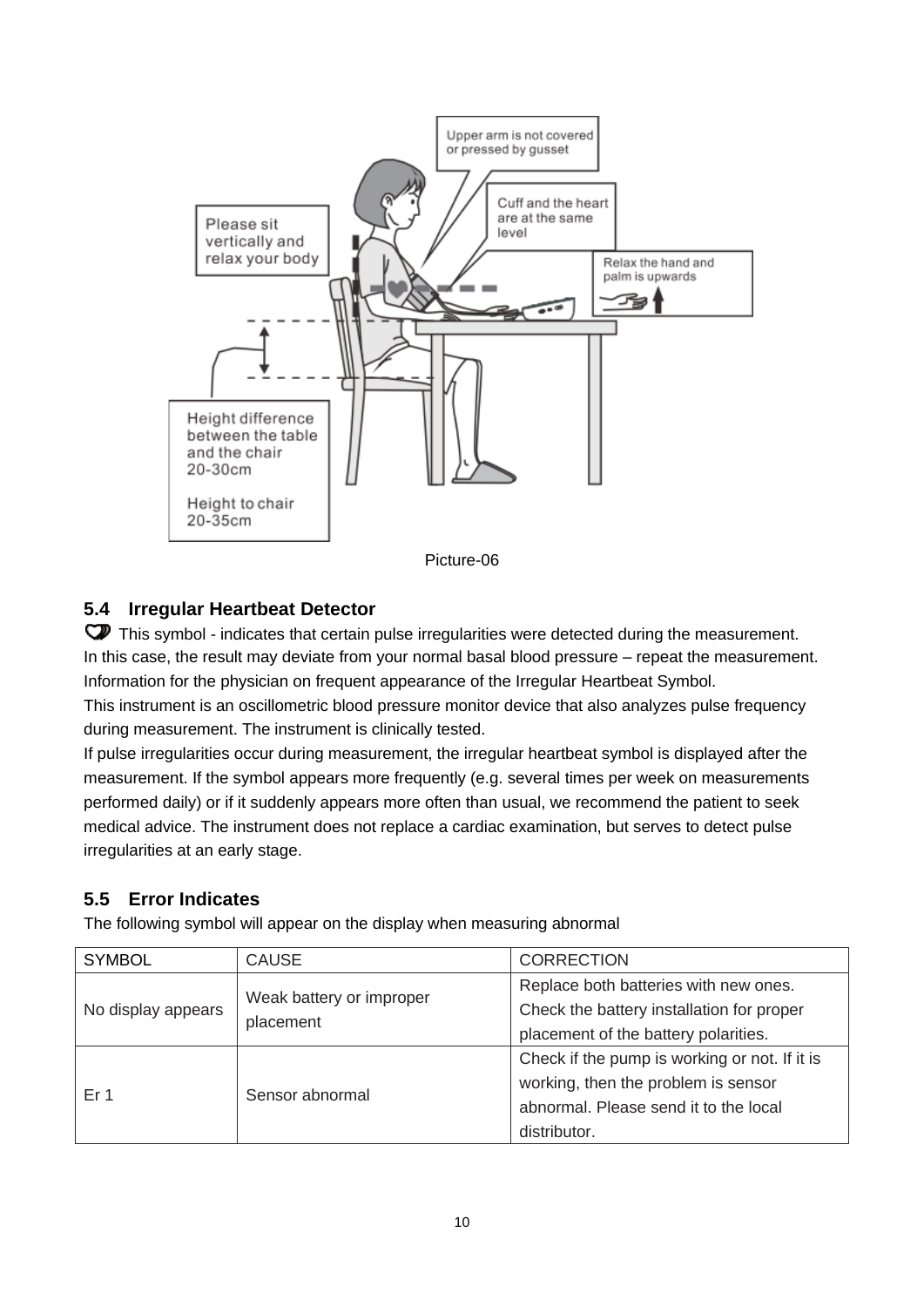| <b>SYMBOL</b>   | <b>CAUSE</b>                        | <b>CORRECTION</b>                                |
|-----------------|-------------------------------------|--------------------------------------------------|
|                 |                                     | Check if the air releasing is too slow or        |
|                 |                                     | not. If it is too slow, please check if there is |
|                 | Monitor could not detect pulse      | any dust in the tube plug of the cuff and        |
| Er <sub>2</sub> | wave or cannot calculate the blood  | the cuff port in the device. If yes, please      |
|                 | pressure data                       | clean and start the measurement again. If        |
|                 |                                     | no, please send the device back to the           |
|                 |                                     | local distributor.                               |
| Er <sub>3</sub> | Measurement result is abnormal      | Occasionally-measure for one more time /         |
|                 | (SYS≤35mmHg, DIA≤23mmHg)            | Always - send it to local distributor            |
|                 | Too loose cuff or air leakage       |                                                  |
| Er <sub>4</sub> | (Cannot inflate to 30mmHg within    | Tie the cuff correctly and make sure the air     |
|                 | 15s)                                | plug is properly inserted in the unit            |
| Er <sub>5</sub> | The air tube is crimped             | Correct it and make the measurement              |
|                 |                                     | again                                            |
| Er <sub>6</sub> | The sensor is sensing great         |                                                  |
|                 | fluctuation in the pressure         | Please keep quiet and don't move                 |
| Er <sub>7</sub> | The pressure that the sensor        | Please send back to the local distributor        |
|                 | sensing is over the limit           |                                                  |
| Er 8            | The demarcation is incorrect or the | Please send back to the local distributor        |
|                 | device has not been demarcated      |                                                  |

#### **Trouble removal**

| Problem              | Check                           | Cause and solutions                |
|----------------------|---------------------------------|------------------------------------|
| No Power             | Whether battery has enough      | Replace new one                    |
|                      | power                           |                                    |
|                      | Whether polarity is correct     | Installation for proper placement  |
|                      |                                 | of the batteries polarities        |
| No Inflation         | Whether the plug is correctly   | Insert into the air socket tightly |
|                      | inserted                        |                                    |
|                      | Whether the plug broken or leak | Change a new cuff                  |
| Err and stop working | Whether move the arm when       | Keep the body calm                 |
|                      | inflate                         |                                    |
|                      | Whether the chatting icon when  | Keep quite when measure            |
|                      | measured is on                  |                                    |
| Cuff leak            | Whether the cuff wrap too loose | Wrap the cuff tightly              |
|                      | Whether the cuff broken         | Change a new cuff                  |

Please contact the distributor if you can't solve the problem, do not disassemble the unit by yourself!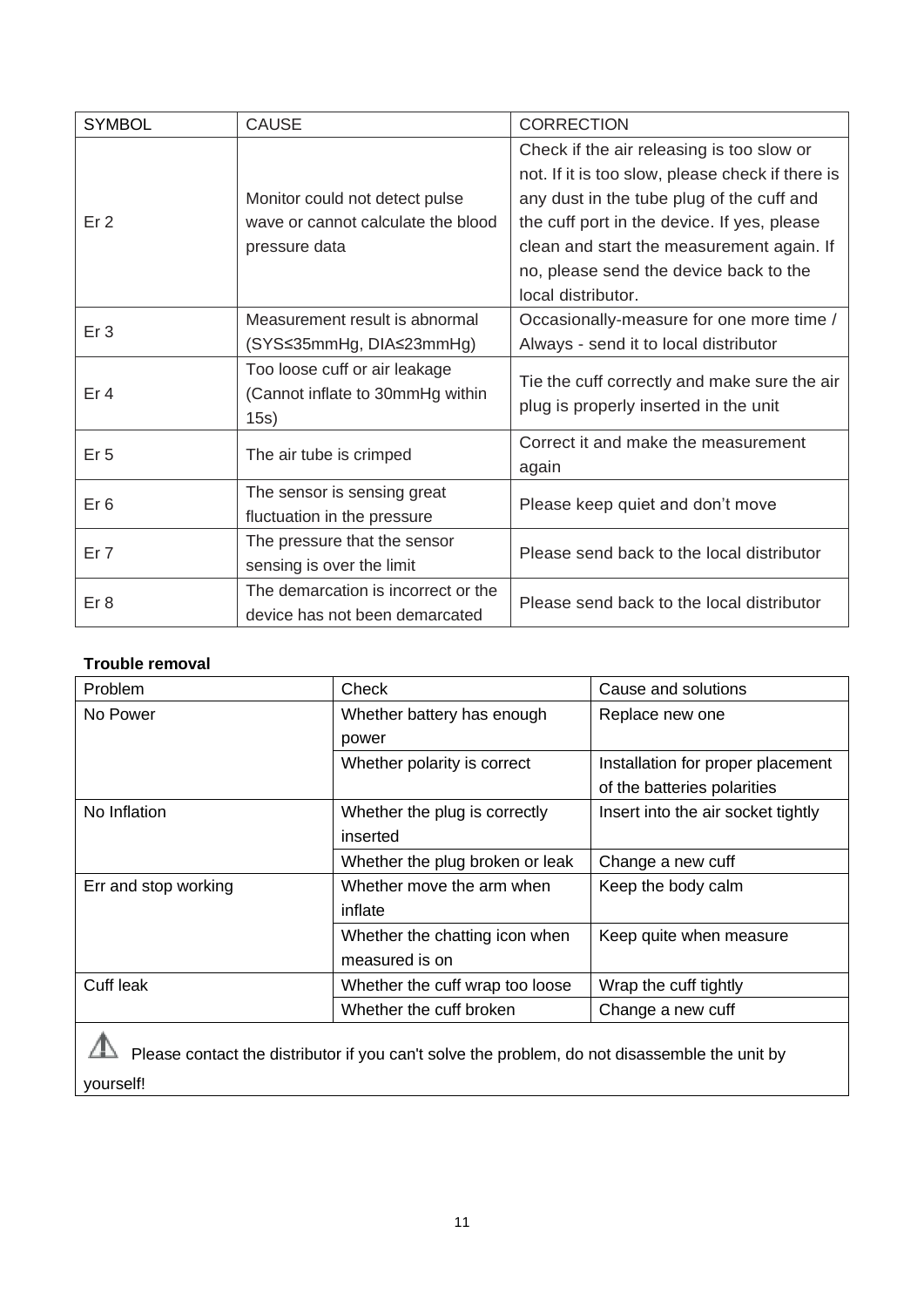### **SYMBOL DESCRIPTIONS**

The following symbols may appear in this manual, on the Digital Blood Pressure Monitor B26 / FB150, or on its accessories. Some of the symbols represent standards and compliances associated with the Digital Blood Pressure Monitor B26 / FB150 and its use.

| <b>REP</b><br>EC     | Authorized Representative in the European Community                                                                                           |  |  |
|----------------------|-----------------------------------------------------------------------------------------------------------------------------------------------|--|--|
| C f                  | CE Mark: conforms to essential requirements of the Medical Device Directive<br>93/42/EEC.                                                     |  |  |
|                      | Date of manufacture.                                                                                                                          |  |  |
|                      | Manufacturer                                                                                                                                  |  |  |
| SN                   | Specifies serial number                                                                                                                       |  |  |
|                      | Type BF applied part                                                                                                                          |  |  |
|                      | Direct current                                                                                                                                |  |  |
|                      | DISPOSAL: Do not dispose this product as unsorted municipal waste. Collection of such<br>waste separately for special treatment is necessary. |  |  |
|                      | Follow instructions for use                                                                                                                   |  |  |
|                      | Put up                                                                                                                                        |  |  |
|                      | Fragile                                                                                                                                       |  |  |
| $\frac{1}{\sqrt{2}}$ | Afraid of the rain                                                                                                                            |  |  |
|                      | Fear of the sun                                                                                                                               |  |  |
|                      | Class II equipment                                                                                                                            |  |  |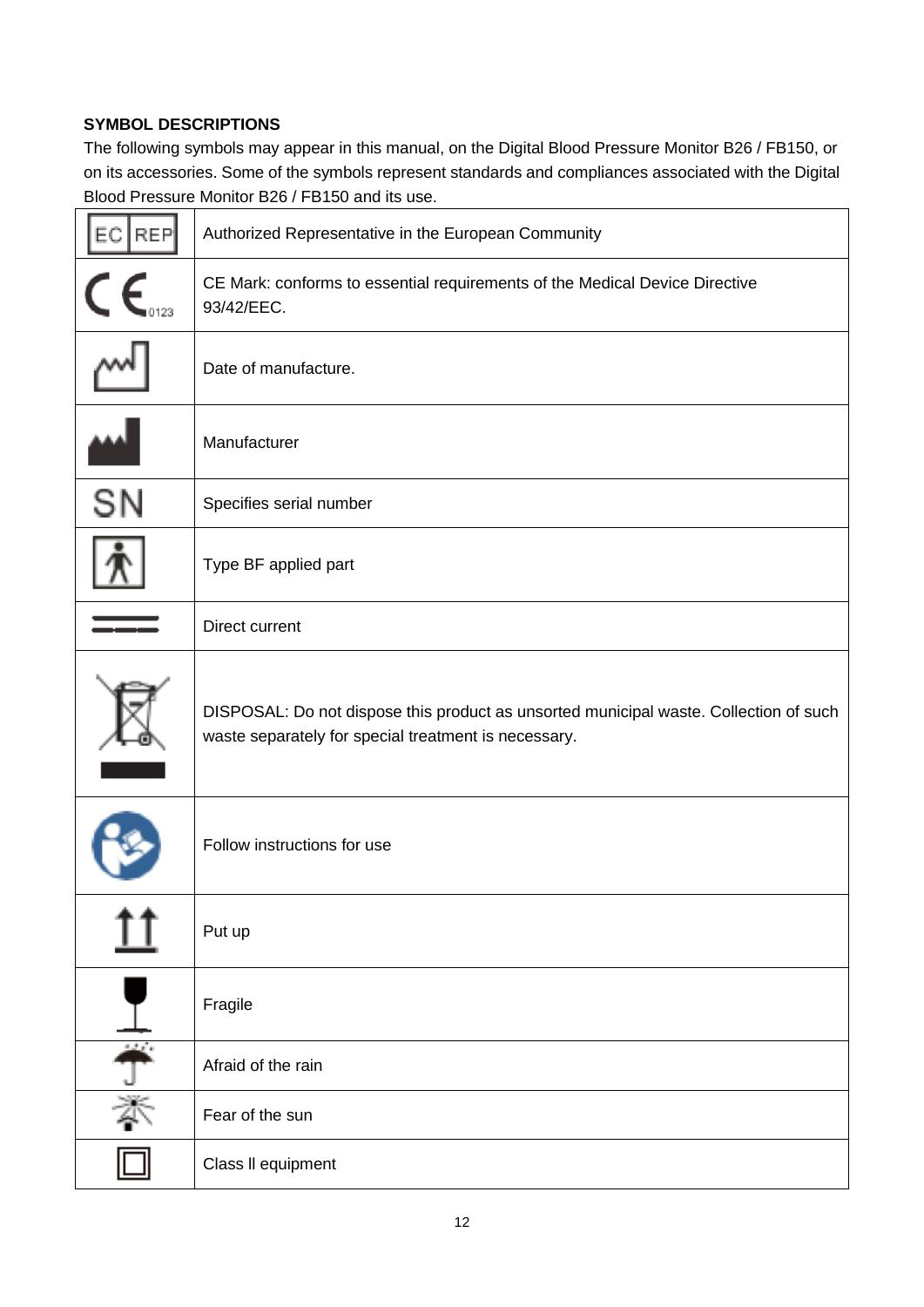|                                 | Handle gently     |  |  |
|---------------------------------|-------------------|--|--|
| V                               | Temperature range |  |  |
| No Sterilize requirement        |                   |  |  |
| Not category AP / APG equipment |                   |  |  |
| Mode of operation: continuous   |                   |  |  |

## **5.6 Memory**

Each unit stores 120 sets measurements for 2 users, totally 240 sets (User A and B).

### **Viewing the stored values**

With the unit off, press the Memory button. The display first shows "A", then shows an average of all measurements stored in the unit. Please note: Measurements for each user are averaged and stored separately. Be certain that you are viewing the measurements for the correct user. Pressing the Memory button again displays the previous value. To view a particular stored memory, press and hold the Memory button to scroll to that stored reading.

## **5.7 Discontinuing a Measurement**

If it is necessary to interrupt a blood pressure measurement for any reason (e.g the patient feels unwell), the Start/Stop button can be pressed at any time. The device then immediately lowers the cuff pressure automatically.

## **5.8 Using the AC Adapter**

You may also operate this monitor using a CE approved AC adapter (output 5V DC1A with Micro connector).

- a) Ensure that the AC adapter and cable are not damaged.
- b) Plug the adapter cable into the AC adapter port on the right side of the blood pressure monitor.
- c) Plug the adapter into your electrical outlet. When the AC adapter is connected, no battery current is consumed.

**Note**: No power is taken from the batteries while the AC adapter is connected to the monitor. If electrical power is interrupted,(e.g., by accidental removal of the AC adapter from the outlet) the monitor must be reset by removing the plug from the socket and reinserting the AC adapter connection.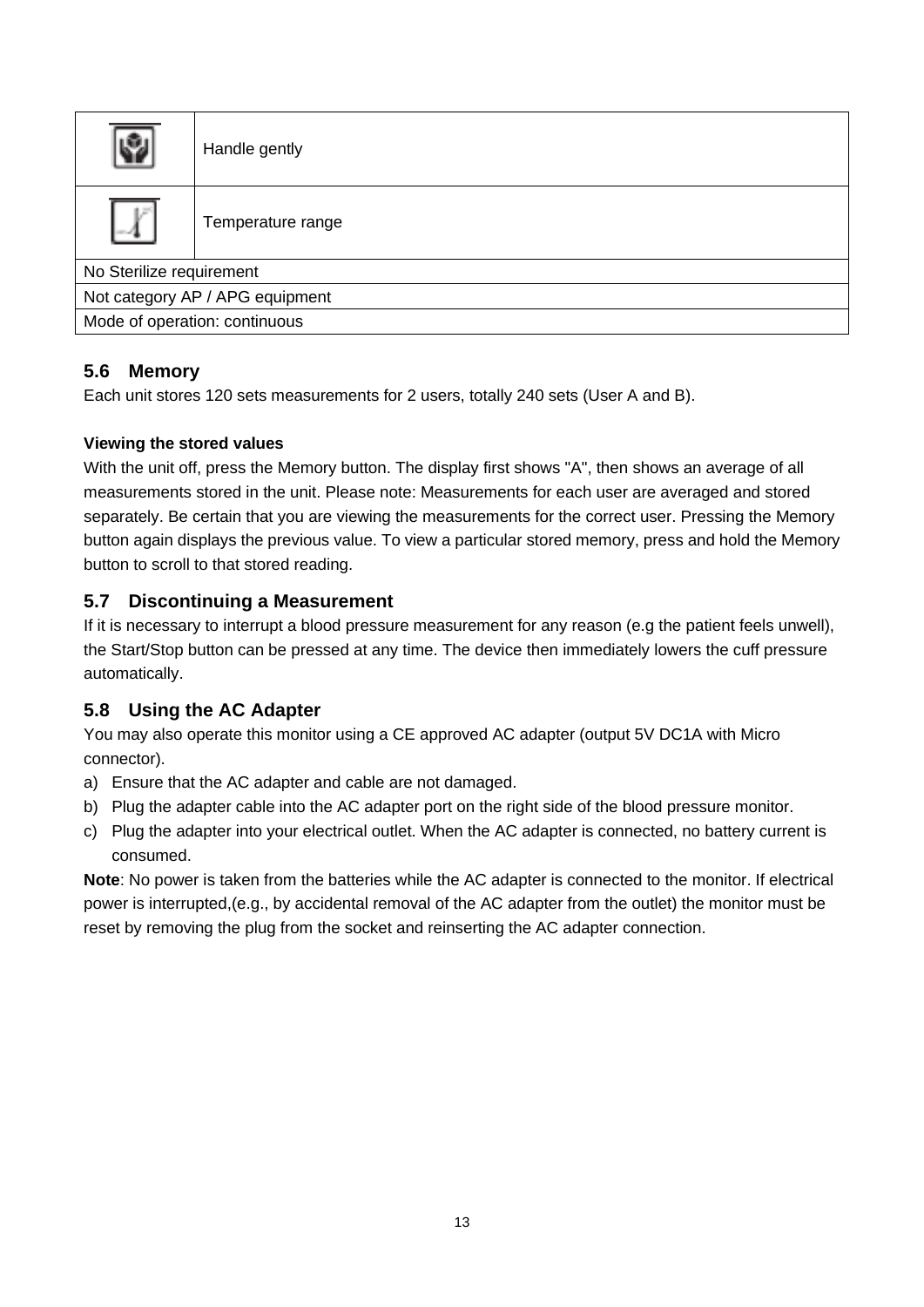## <span id="page-14-0"></span>**6 Care and Maintenance**

Wash hands after each time measurement.

If one device is used by different patients, wash hands before and after each use.

- a) Do not expose the device either to extreme temperatures, humidity, dust or direct sunlight.
- b) The cuff contains a sensitive air-tight bubble. Handle this cuff carefully and avoid all types of stress through twisting or buckling.
- c) Clean the device with a soft, dry cloth. Do not use gas, thinners or similar solvents. Spots on the cuff can be removed carefully with a damp cloth and soapsuds. The cuff with bladder must not be washed in a dishwasher, clothes washer, or submerged in water.
- d) Handle the tube carefully. Do not pull on it. Do not allow the tubing to kink and keep it away from sharp edges.
- e) Do not drop the monitor or treat it roughly in any way. Avoid strong vibrations.
- f) Never open the monitor! This invalidates the manufacturer's warranty.
- g) Batteries and electronic instruments must be disposed of in accordance with the locally applicable regulations, not with domestic waste.

## <span id="page-14-1"></span>**7 Warranty/Service**

Your blood pressure monitor is guaranteed for 24 months against manufacturers" defects for the original purchaser only, from date of purchase. The warranty does not apply to damage caused by improper handling, accidents, professional use, not following the operating instructions or alterations made to the instrument by third parties.

Warranty only applies to the main device and its cuff. All other accessories are not covered by warranty. There are no user serviceable parts inside. Batteries or damage from old batteries is not covered by the warranty.

## <span id="page-14-2"></span>**8 Certifications**

Device standard:

This device is manufactured to meet the European blood pressure monitors: EN1060-3 / IEC 80601-2-30 / ISO81060-1 / IEC60601-1-11 / IEC60601-1

Electromagnetic compatibility:

Device fulfills the stipulations of the International standard IEC60601-1-2

The declaration of conformity is available on:

http://DOC.hesdo.com/FB150-DOC.pdf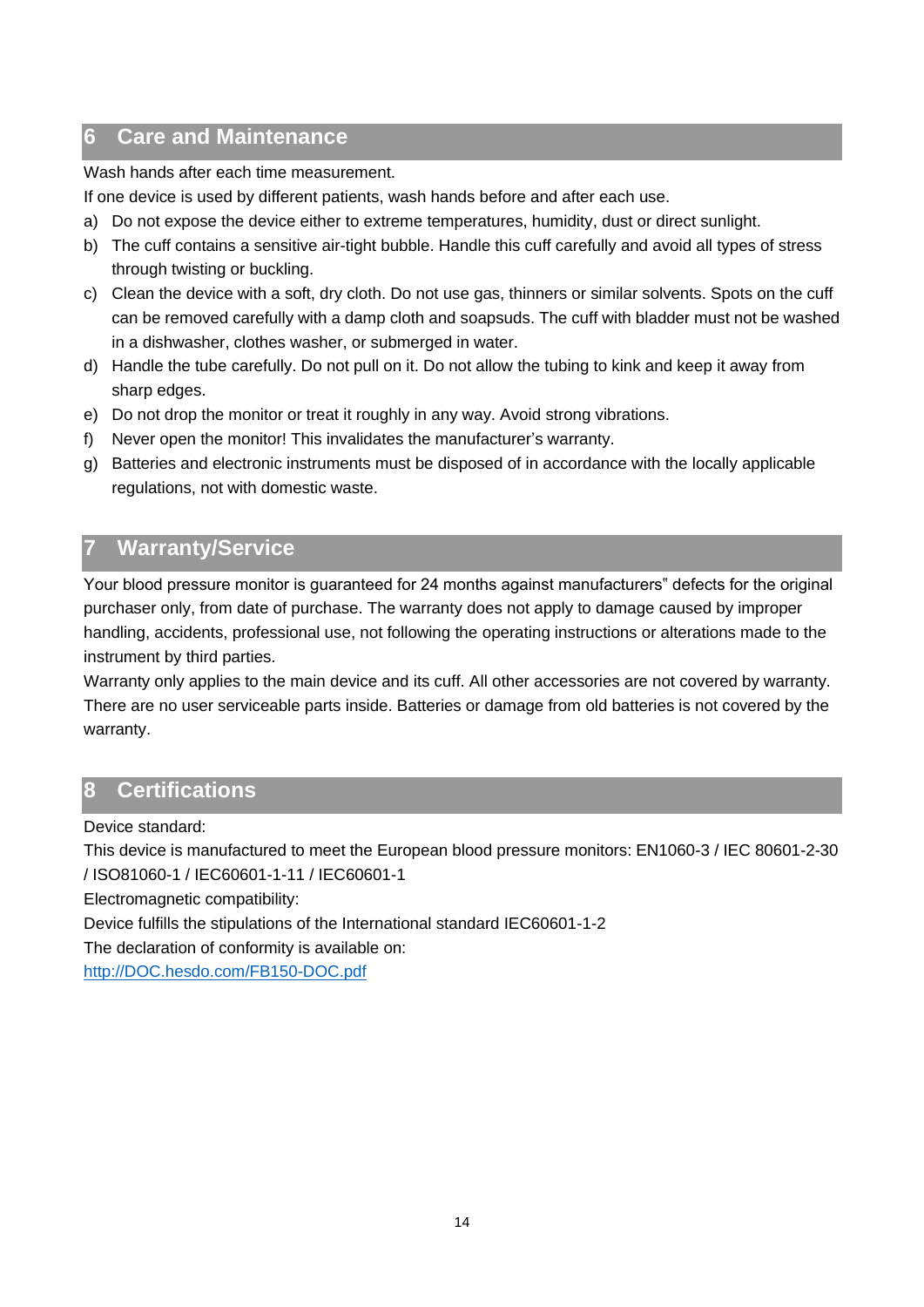## <span id="page-15-0"></span>**9 Technical Specifications**

Model: B26 / FB150

Weight: 261.3g (Batteries included) Display: 48\*65mm【2.56"x1.89"】LCD Digital Display Size: 118 (W) x 110 (L) x 52 (H) mm【4.65"(W)x4.33"(L)x2.05"(H)】 Accessories: 1×Main Device, 1×Cuff, 1×Users manual Operating Conditions: Temperature: 5°C to 40°C; Humidity: 15% to 93% RH; Storage And Shipping Conditions: Temperature: -25°C to 70°C; Humidity: ≤ 93% RH; Atmospheric pressure range: 70kPa~106kPa Measuring method: Oscillometric Pressure sensor: Resistive Measuring range: DIA: 40-130mmHg; SYS: 60-230mmHg Pulse: 40 to 199 per minute Cuff pressure display range: <300mmHg Memory: Automatically stores the last 120 measurements for 2 users (total 240) Measuring resolution: 1 mmHg Accuracy: Pressure within  $\pm 3$  mmHg / pulse  $\pm 5$  % of the reading Power source: a) 4\*AAA batteries, 1.5 V b) AC adapter INPUT: 100-240VAC 50/60HZ OUTPUT: 5V DC 1A Accessories: Wide range rigid cuff 8.7"  $-15.7$ " (22 - 40 cm) Automatically power off: 60 seconds Users: Adult

## <span id="page-15-1"></span>**10 EMC Declaration**

- 1) \*This product needs special precautions regarding EMC and needs to be installed and put into service according to the EMC information provided, and this unit can be affected by portable and mobile RF communications equipment.
- 2) \* Do not use a mobile phone or other devices that emit electromagnetic fields, near the unit. This may result in incorrect operation of the unit.
- 3) \* Caution: This unit has been thoroughly tested and inspected to assure proper performance and operation!
- 4) \* Caution: this machine should not be used adjacent to or stacked with other equipment and that if adjacent or stacked use is necessary, this machine should be observed to verify normal operation in the configuration in which it will be used

| Guidance and manufacture's declaration - electromagnetic immunity                                  |                                                                          |                             |                                       |  |
|----------------------------------------------------------------------------------------------------|--------------------------------------------------------------------------|-----------------------------|---------------------------------------|--|
| The device is intended for use in the electromagnetic environment specified below. The customer or |                                                                          |                             |                                       |  |
|                                                                                                    | the user of device should assure that it is used in such an environment. |                             |                                       |  |
|                                                                                                    |                                                                          |                             | <b>Electromagnetic environment -</b>  |  |
| <b>Immunity test</b>                                                                               | IEC 60601 test level                                                     | <b>Compliance level</b>     | guidance                              |  |
| Electrostatic                                                                                      | $\pm 8$ kV contact $\pm 2$ kV,                                           | $±8$ kV contact $±2$        | Floors should be wood, concrete       |  |
| discharge (ESD)                                                                                    | ±4 kV, ±8 kV, ±15 kV                                                     | kV, $\pm 4$ kV, $\pm 8$ kV, | or ceramic tile. If floor are covered |  |
| IEC 61000-4-2                                                                                      | air                                                                      | ±15 kV air                  | with synthetic material, the          |  |
|                                                                                                    |                                                                          |                             | relative humidity should be at        |  |
|                                                                                                    |                                                                          |                             | least $30\%$ .                        |  |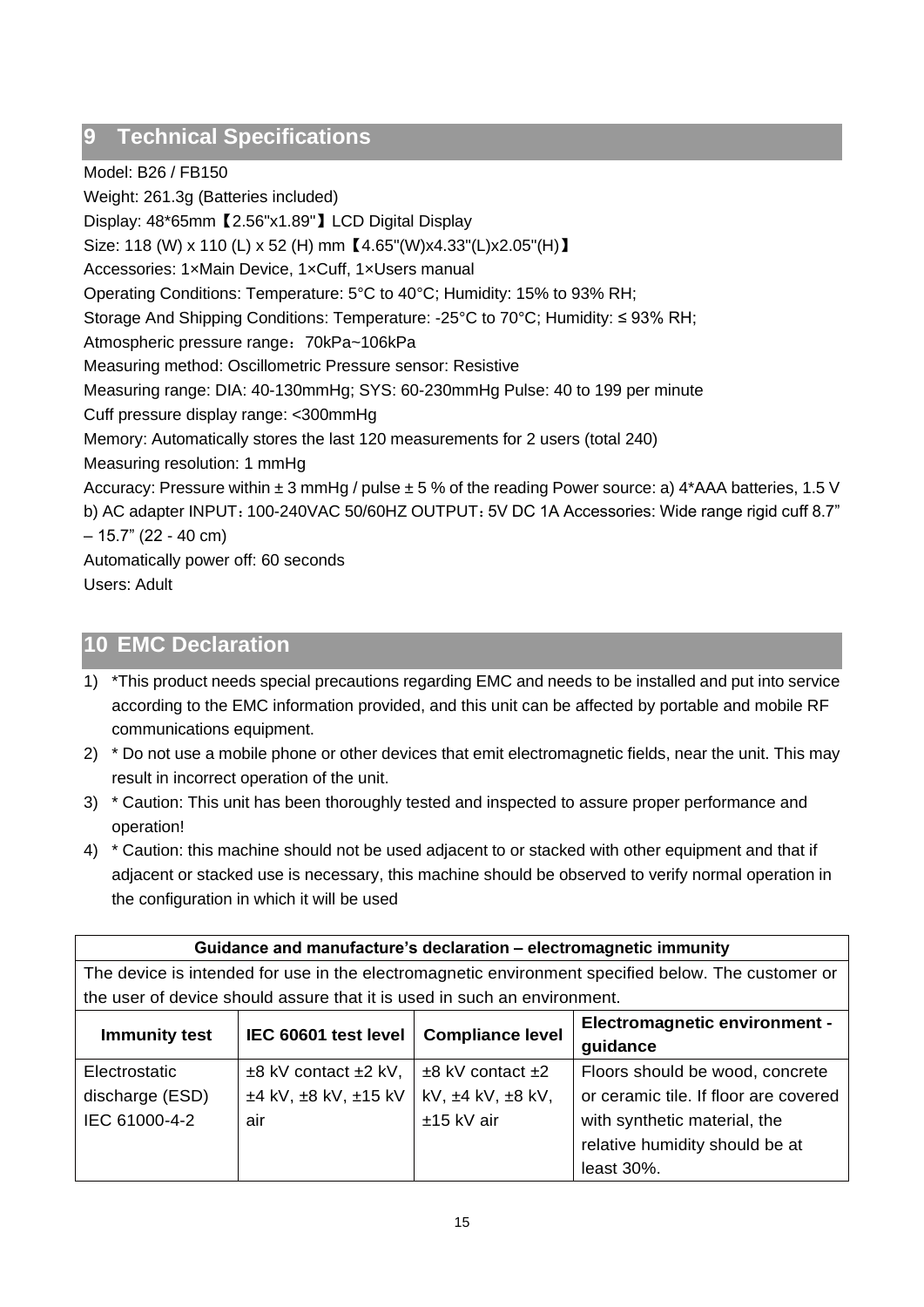| <b>Electrical fast</b>                                                    | ±2 kV for power                                 | Not applicable | Mains power quality should be      |  |
|---------------------------------------------------------------------------|-------------------------------------------------|----------------|------------------------------------|--|
| transient/burst IEC                                                       | supply lines ±1 kV                              |                | that of a typical commercial or    |  |
| 61000-4-4                                                                 | for input/output lines                          |                | hospital environment.              |  |
| Surge IEC                                                                 | $± 1$ kV line(s) to                             | Not applicable | Mains power quality should be      |  |
| 61000-4-5                                                                 | line(s)                                         |                | that of a typical commercial or    |  |
|                                                                           | $\pm$ 2 kV line(s) to                           |                | hospital environment.              |  |
|                                                                           | earth                                           |                |                                    |  |
| Voltage dips, short                                                       | 0 % UT; 0.5 cycle at                            | Not applicable | Mains power quality should be      |  |
| interruptions and                                                         | $0^{\circ},45^{\circ},90^{\circ}, 135^{\circ},$ |                | that of a typical commercial or    |  |
| voltage variations                                                        | 180°, 225°, 270°,                               |                | hospital environment. If the user  |  |
| on power supply                                                           | $315^\circ$                                     |                | of the device requires continued   |  |
| input lines IEC                                                           |                                                 |                | operation during power mains       |  |
| 61000-4-11                                                                | $0\%$ UT; 1 cycle                               |                | interruptions, it is recommended   |  |
|                                                                           | 70 % UT; 25/30                                  |                | that the device be powered from    |  |
|                                                                           | cycle                                           |                | an uninterruptible power supply or |  |
|                                                                           | 0% UT; 250/300                                  |                | a battery.                         |  |
|                                                                           | cycle                                           |                |                                    |  |
| Power frequency                                                           | $30$ A/m                                        | $30$ A/m       | Power frequency magnetic fields    |  |
| (50Hz/60Hz)                                                               | 50/60Hz                                         | 50/60Hz        | should be at levels characteristic |  |
| magnetic field IEC                                                        |                                                 |                | of a typical location in a typical |  |
| 61000-4-8                                                                 |                                                 |                | commercial or hospital             |  |
|                                                                           |                                                 |                | environment.                       |  |
| NOTE UT is the a.c. mains voltage prior to application of the test level. |                                                 |                |                                    |  |

| Guidance and manufacture's declaration - electromagnetic immunity                                  |                                                                              |                         |                                    |  |
|----------------------------------------------------------------------------------------------------|------------------------------------------------------------------------------|-------------------------|------------------------------------|--|
| The device is intended for use in the electromagnetic environment specified below. The customer or |                                                                              |                         |                                    |  |
|                                                                                                    | the user of the device should assure that it is used in such an environment. |                         |                                    |  |
| <b>Immunity test</b>                                                                               | IEC 60601 test level                                                         | <b>Compliance level</b> | <b>Electromagnetic environment</b> |  |
|                                                                                                    |                                                                              |                         | - guidance                         |  |
|                                                                                                    |                                                                              |                         | Portable and mobile RF             |  |
|                                                                                                    |                                                                              |                         | communications equipment           |  |
|                                                                                                    |                                                                              |                         | should be used no closer to any    |  |
|                                                                                                    |                                                                              |                         | part of the device, including      |  |
|                                                                                                    |                                                                              |                         | cables, than the recommended       |  |
|                                                                                                    |                                                                              |                         | separation distance calculated     |  |
|                                                                                                    |                                                                              |                         | from the equation applicable to    |  |
|                                                                                                    | 3 Vrms                                                                       |                         | the frequency of the transmitter.  |  |
|                                                                                                    | 150 kHz to 80 MHz 3                                                          |                         |                                    |  |
|                                                                                                    | V RMS outside the                                                            |                         | <b>Recommended separation</b>      |  |
|                                                                                                    | ISM band, 6 V RMS                                                            |                         | distance                           |  |
|                                                                                                    | <b>ISM</b><br>the<br>and<br>in.                                              |                         |                                    |  |
| Conducted RF                                                                                       | amateur bands                                                                |                         | $d=0.35\sqrt{p}$                   |  |
| IEC 61000-4-6                                                                                      | 80% AM at 1kHz                                                               | Not applicable          | $d=1.2\sqrt{p}$                    |  |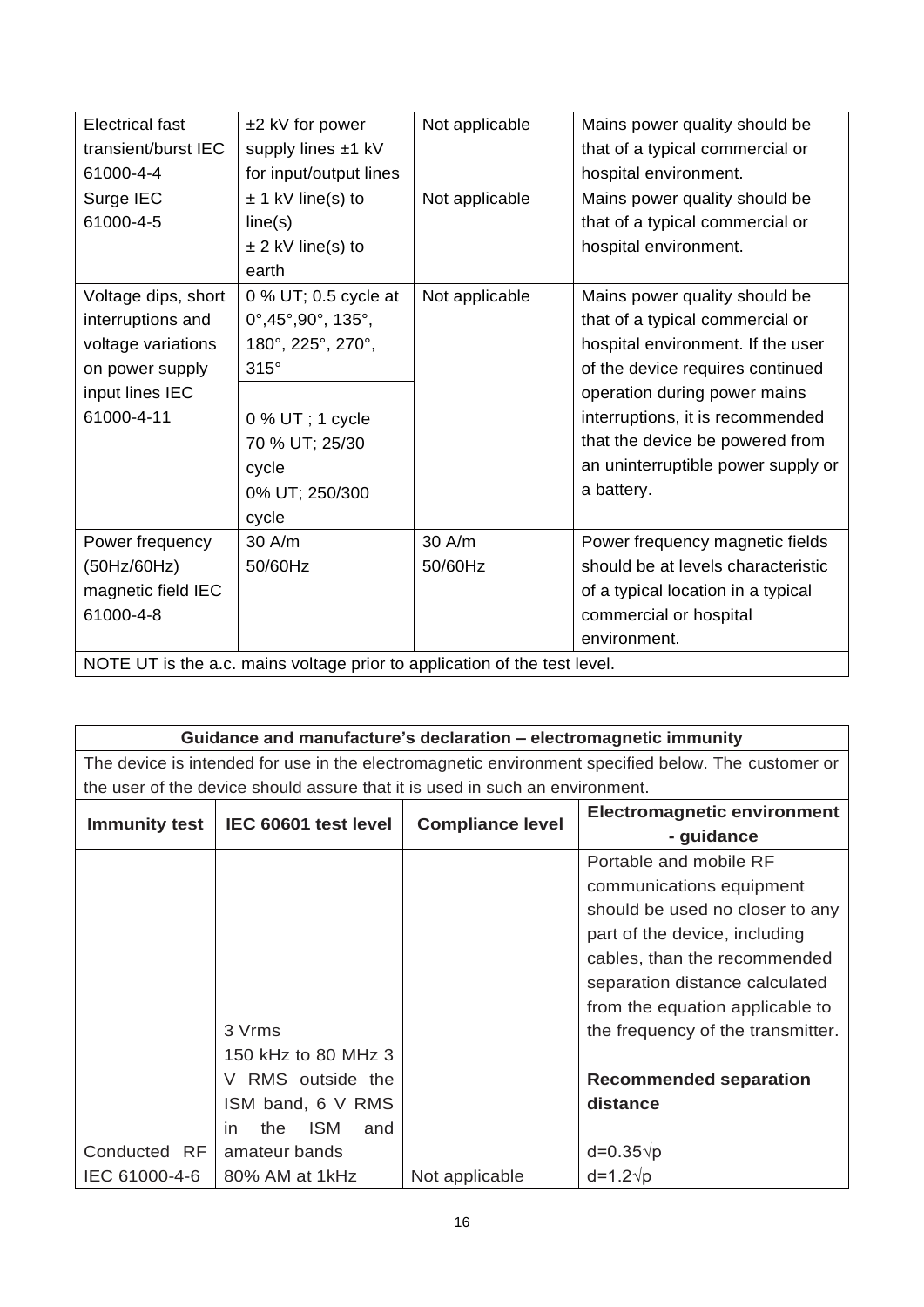| <b>Radiated RF</b>                                                                       | 10 V/m                                                                             | 10 V/m            | 80MHz to 800MHz:                                                                             |  |  |  |
|------------------------------------------------------------------------------------------|------------------------------------------------------------------------------------|-------------------|----------------------------------------------------------------------------------------------|--|--|--|
| IEC 61000-4-3                                                                            | 80 MHz to 2.7 GHz                                                                  | 80 MHz to 2.7 GHz | $d=1.2\sqrt{p}$                                                                              |  |  |  |
|                                                                                          | 80% AM at 1kHz                                                                     | 80% AM at 1kHz    | 800MHzto 2.7GHz:                                                                             |  |  |  |
|                                                                                          |                                                                                    |                   | $d=2.3\sqrt{p}$                                                                              |  |  |  |
|                                                                                          |                                                                                    |                   | Where, P is the maximum                                                                      |  |  |  |
|                                                                                          |                                                                                    |                   | output power rating of the                                                                   |  |  |  |
|                                                                                          |                                                                                    |                   | transmitter in watts (W)                                                                     |  |  |  |
|                                                                                          |                                                                                    |                   | according to the transmitter                                                                 |  |  |  |
|                                                                                          |                                                                                    |                   | manufacturer and d is the                                                                    |  |  |  |
|                                                                                          |                                                                                    |                   | recommended separation                                                                       |  |  |  |
|                                                                                          |                                                                                    |                   | distance.                                                                                    |  |  |  |
|                                                                                          |                                                                                    |                   |                                                                                              |  |  |  |
|                                                                                          |                                                                                    |                   | Field strengths from fixed RF                                                                |  |  |  |
|                                                                                          |                                                                                    |                   | transmitters, as determined by                                                               |  |  |  |
|                                                                                          |                                                                                    |                   | an electromagnetic site survey,                                                              |  |  |  |
|                                                                                          |                                                                                    |                   | should be less than the                                                                      |  |  |  |
|                                                                                          |                                                                                    |                   | compliance level in each                                                                     |  |  |  |
|                                                                                          |                                                                                    |                   | frequency range.                                                                             |  |  |  |
|                                                                                          |                                                                                    |                   | Interference may occur in the                                                                |  |  |  |
|                                                                                          |                                                                                    |                   | vicinity of equipment marked                                                                 |  |  |  |
|                                                                                          |                                                                                    |                   | with the following symbol:                                                                   |  |  |  |
|                                                                                          | NOTE 1 At 80 MHz and 800 MHz, the higher frequency range applies.                  |                   |                                                                                              |  |  |  |
| NOTE 2 These guidelines may not apply in all situations. Electromagnetic propagation is  |                                                                                    |                   |                                                                                              |  |  |  |
| affected by absorption and reflection from structures, objects and people.               |                                                                                    |                   |                                                                                              |  |  |  |
| A                                                                                        |                                                                                    |                   | Field strengths from fixed transmitters, such as base stations for radio (cellular/cordless) |  |  |  |
|                                                                                          | telephones and land mobile radios, amateur radio, AM and FM radio broadcast and TV |                   |                                                                                              |  |  |  |
| broadcast cannot be predicted theoretically with accuracy. To assess the electromagnetic |                                                                                    |                   |                                                                                              |  |  |  |
| environment due to fixed RF transmitters, an electromagnetic site survey should be       |                                                                                    |                   |                                                                                              |  |  |  |
| considered. If the measured field strength in the location in which the device is used   |                                                                                    |                   |                                                                                              |  |  |  |
| exceeds the applicable RF compliance level above, the device should be observed to       |                                                                                    |                   |                                                                                              |  |  |  |
| verify normal operation. If abnormal performance is observed, additional measures may    |                                                                                    |                   |                                                                                              |  |  |  |
| be necessary, such as re-orienting or relocating the device.                             |                                                                                    |                   |                                                                                              |  |  |  |
|                                                                                          |                                                                                    |                   |                                                                                              |  |  |  |
|                                                                                          |                                                                                    |                   |                                                                                              |  |  |  |

B Over the frequency range 150 kHz to 80 MHz, field strengths should be less than 3 V/m.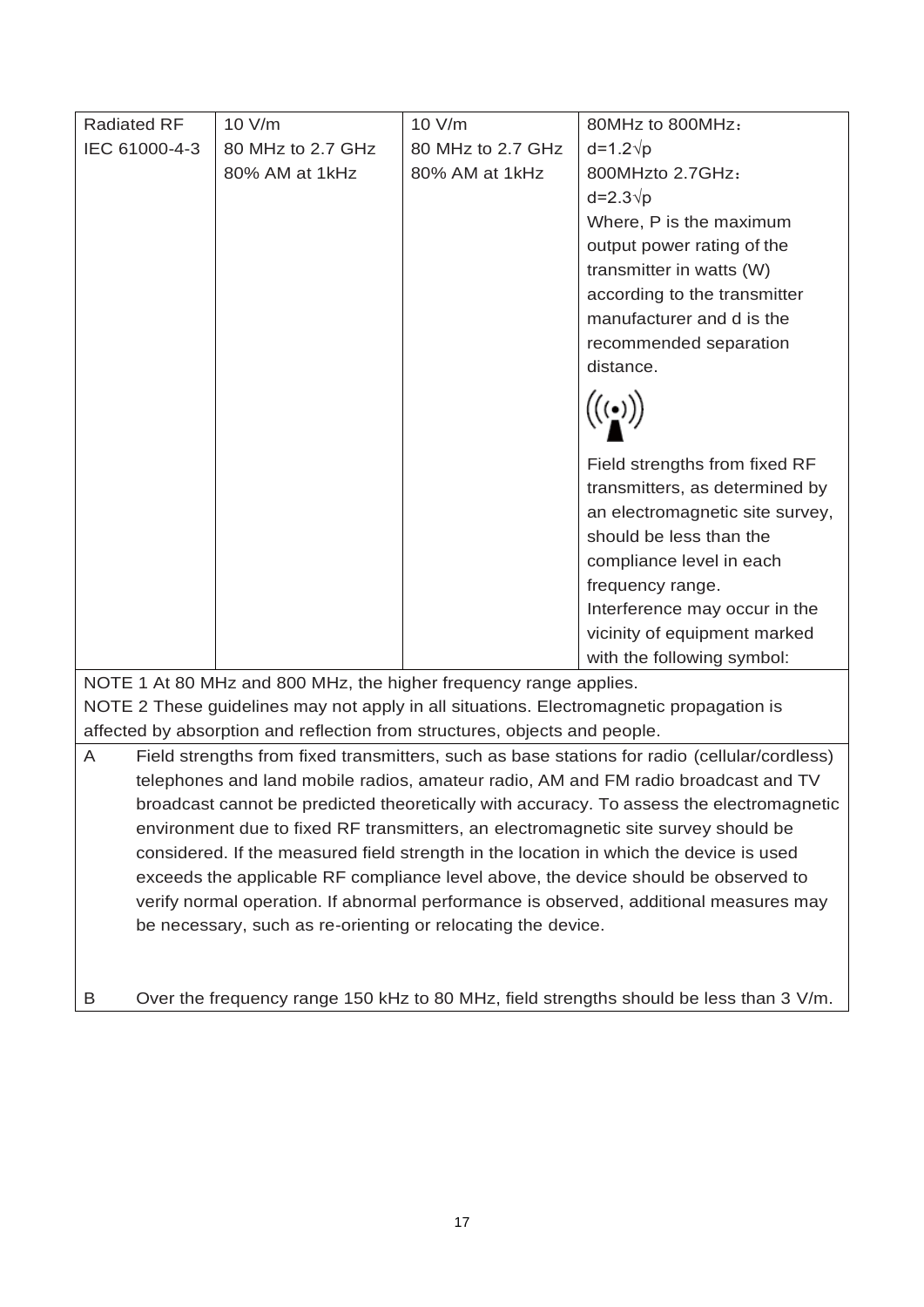### **Guidance and manufacture's declaration – electromagnetic emission**

The device is intended for use in the electromagnetic environment specified below. The customer of the user of the device should assure that it is used in such an environment.

| <b>Emission test</b>                | <b>Compliance</b> | Electromagnetic environment - guidance                                                                                     |  |  |  |
|-------------------------------------|-------------------|----------------------------------------------------------------------------------------------------------------------------|--|--|--|
| RF emissions<br>CISPR <sub>11</sub> | Group 1           | The device use RF energy only for its internal function.<br>Therefore, its RF emissions are very low and are not likely to |  |  |  |
| RF emission                         |                   | cause any interference in nearby electronic equipment.                                                                     |  |  |  |
| CISPR <sub>11</sub>                 | Class B           |                                                                                                                            |  |  |  |
| Harmonic                            |                   | The device is suitable for use in all establishments, including<br>domestic establishments other than domestic and those   |  |  |  |
| emissions IEC                       | Not applicable    |                                                                                                                            |  |  |  |
| 61000-3-2                           |                   | directly connected to the public low-voltage power supply                                                                  |  |  |  |
| Voltage<br>fluctuations/            |                   | network that supplies buildings used for domestic purposes.                                                                |  |  |  |
| flicker emissions                   | Not applicable    |                                                                                                                            |  |  |  |
| IEC 61000-3-3                       |                   |                                                                                                                            |  |  |  |

### **Recommended separation distances between portable and mobile RF communications equipment and the device**

The device is intended for use in an electromagnetic environment in which radiated RF disturbances are controlled. The customer or the user of the device can help prevent electromagnetic interference by maintaining a minimum distance between portable and mobile RF communications equipment (transmitters) and the device as recommended below, according to the maximum output power of the communications equipment.

| Rated maximum output     | Separation distance according to frequency of transmitter (m) |                   |                    |  |  |
|--------------------------|---------------------------------------------------------------|-------------------|--------------------|--|--|
| power of transmitter (W) | 150 KHz to 80 MHz                                             | 80 MHz to 800 MHz | 800 MHz to 2.7 GHz |  |  |
|                          | $d = 1.2\sqrt{P}$                                             | $d = 1.2\sqrt{P}$ | $d = 2.3\sqrt{P}$  |  |  |
| 0.01                     | 0.12                                                          | 0.12              | 0.23               |  |  |
| 0.1                      | 0.38                                                          | 0.38              | 0.73               |  |  |
|                          | 1.2                                                           | 1.2               | 2.3                |  |  |
| 10                       | 3.8                                                           | 3.8               | 7.3                |  |  |
| 100                      | 12                                                            | 12                | 23                 |  |  |

For transmitters rated at a maximum output power not listed above, the recommended separation distance d in meters (m) can be estimated using the equation applicable to the frequency of the transmitter, where P is the maximum output power rating of the transmitter in watts (W) according to the transmitter manufacturer.

NOTE 1 At 80 MHz and 800 MHz, the separation distance for the higher frequency range applies. NOTE 2 These guidelines may not apply in all situations. Electromagnetic propagation is affected by absorption and reflection from structures, objects and people.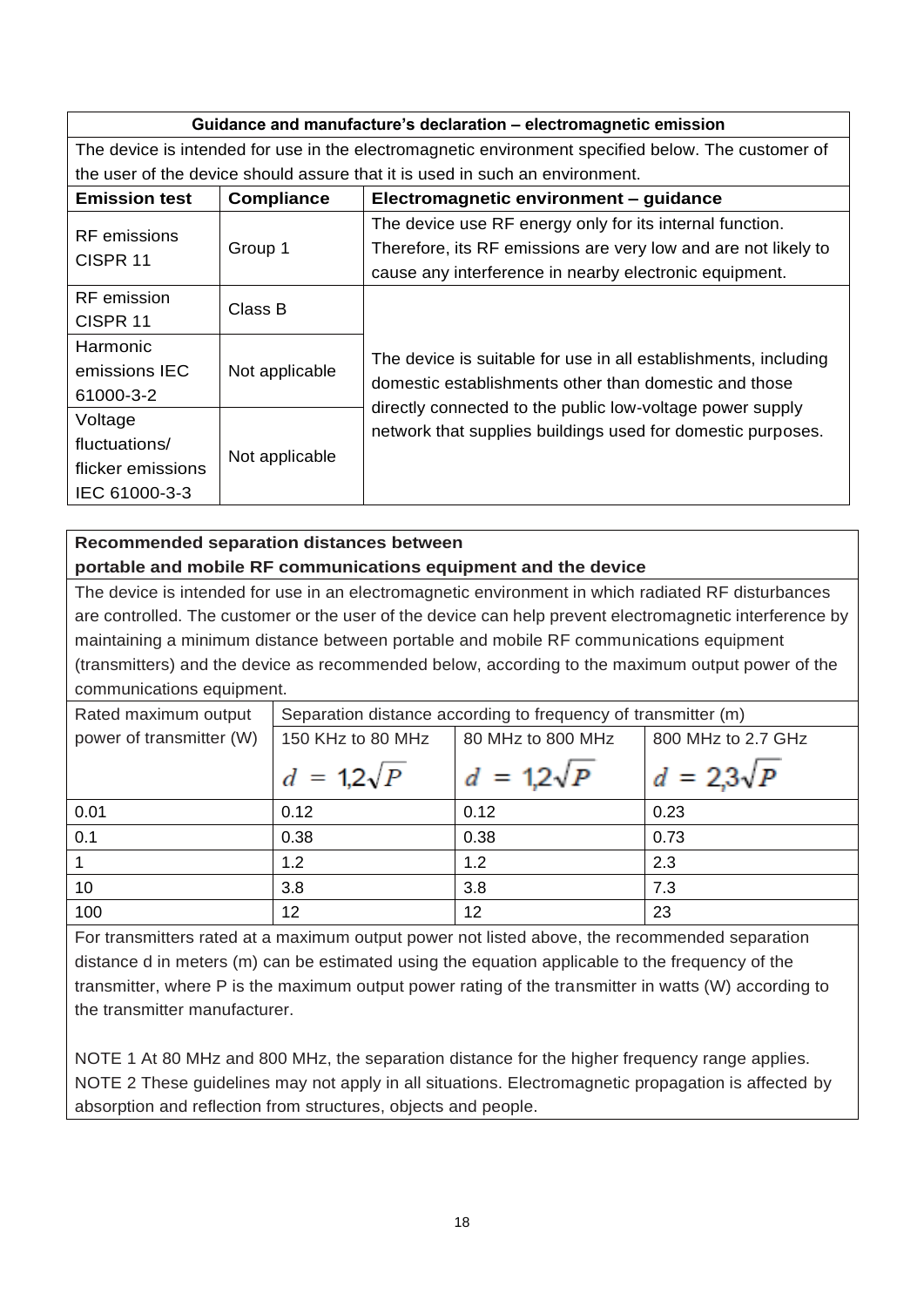| Guidance and manufacturer's declaration - electromagnetic immunity                                     |                             |                                                                                               |                                                   |                      |                        |                                                         |  |  |
|--------------------------------------------------------------------------------------------------------|-----------------------------|-----------------------------------------------------------------------------------------------|---------------------------------------------------|----------------------|------------------------|---------------------------------------------------------|--|--|
| The device is intended for use in the electromagnetic environment specified below. The customer or the |                             |                                                                                               |                                                   |                      |                        |                                                         |  |  |
| user of the device should assure that it is used in such an environment.                               |                             |                                                                                               |                                                   |                      |                        |                                                         |  |  |
| <b>Test</b><br>frequency<br>(MHz)                                                                      | Band <sup>a)</sup><br>(MHz) | Service <sup>a)</sup>                                                                         | Modulation <sup>a)</sup>                          | Maximum<br>power (w) | <b>Distance</b><br>(m) | <b>IMMUNITY</b><br><b>TEST</b><br><b>LEVEL</b><br>(V/m) |  |  |
| 385                                                                                                    | 380-390                     | TETRA 400                                                                                     | <b>Pulse Modulation</b><br>$^{b)}$ 18 Hz          | 1.8                  | 0.3                    | 27                                                      |  |  |
| 450                                                                                                    | 430-470                     | GMRS 460,<br><b>FRS 460</b>                                                                   | FM <sup>c</sup><br>±5 kHz deviation<br>1 kHz sine | 2                    | 0.3                    | 28                                                      |  |  |
| 710                                                                                                    |                             |                                                                                               | <b>Pulse Modulation</b>                           |                      | 0.3                    | $9\,$                                                   |  |  |
| 745                                                                                                    | 704-787                     | LTE Band 13,<br>17                                                                            | b) 217 Hz                                         | 0.2                  |                        |                                                         |  |  |
| 780                                                                                                    |                             |                                                                                               |                                                   |                      |                        |                                                         |  |  |
| 810                                                                                                    |                             | GSM 800/900,                                                                                  |                                                   | $\overline{2}$       | 0.3                    | 28                                                      |  |  |
| 870                                                                                                    |                             | <b>TETRA 800,</b>                                                                             | <b>Pulse Modulation</b>                           |                      |                        |                                                         |  |  |
| 930                                                                                                    | 800-960                     | <b>iDEN 820,</b><br><b>CDMA 850,</b><br>LTE Band 5                                            | $^{b)}$ 18 Hz                                     |                      |                        |                                                         |  |  |
| 1720                                                                                                   | 1700-1990                   | GSM 1800;                                                                                     |                                                   |                      |                        |                                                         |  |  |
| 1845                                                                                                   |                             | CDMA 1900;                                                                                    |                                                   |                      |                        |                                                         |  |  |
| 1970                                                                                                   |                             | GSM 1900;<br><b>Pulse Modulation</b><br>DECT;<br>$^{b)}$ 217 Hz<br>LTE Band 1,3<br>4,25; UMTS | $\overline{2}$                                    | 0.3                  | 28                     |                                                         |  |  |
| 2450                                                                                                   |                             | Bluetooth,<br><b>WLAN</b><br>2400-2570   802.11 b/g/n,<br><b>RFID 2450,</b><br>LTE Band 7     | <b>Pulse Modulation</b><br>$^{b)}$ 217 Hz         | $\overline{2}$       | 0.3                    | 28                                                      |  |  |
| 5240                                                                                                   |                             | <b>WLAN 802.11</b><br>a/n                                                                     | <b>Pulse Modulation</b><br>$^{b)}$ 217 Hz         | 0.2                  | 0.3                    | 9                                                       |  |  |
| 5500                                                                                                   | 5100-5800                   |                                                                                               |                                                   |                      |                        |                                                         |  |  |
| 5785                                                                                                   |                             |                                                                                               |                                                   |                      |                        |                                                         |  |  |
| NOTE If necessary to achieve the IMMI INITY TEST LEVEL, the distance between the transmitting          |                             |                                                                                               |                                                   |                      |                        |                                                         |  |  |

NOTE If necessary to achieve the IMMUNITY TEST LEVEL, the distance between the transmitting antenna and the ME EQUIPMENT or ME SYSTEM may be reduced to 1 m. The 1 m test distance is permitted by IEC 61000-4-3.

a) For some services, only the uplink frequencies are included.

b) The carrier shall be modulated using a 50% duty cycle square wave signal.

c) As an alternative to FM modulation. 50% pulse modulation at 18 Hz may be used because while it does not represent actual modulation, it would be worst case.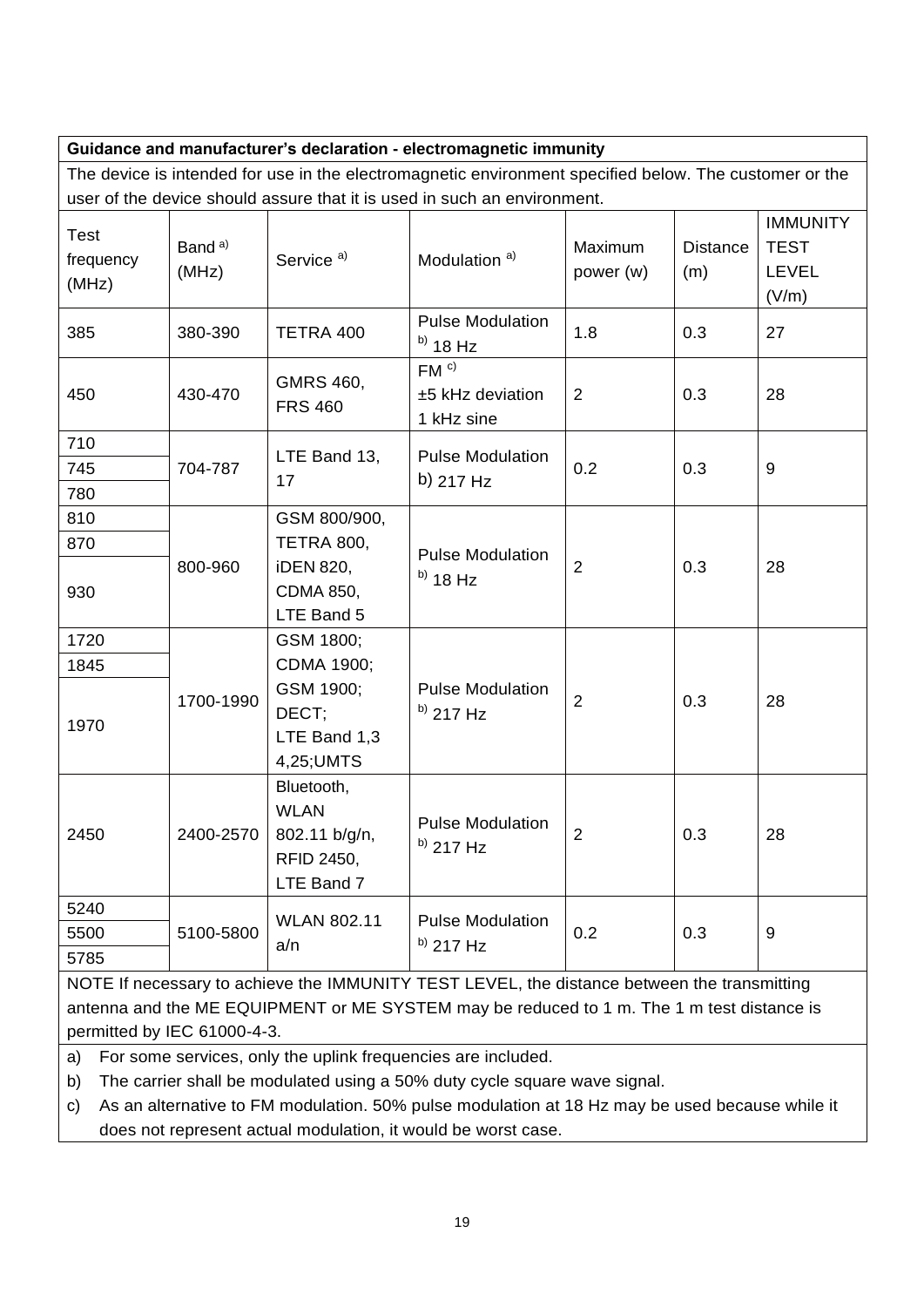The MANUFACTURER should consider reducing the minimum separation distance, based on RISK MANAGEMENT, and using higher IMMUNITY TEST LEVELS that are appropriate for the reduced minimum separation distance. Minimum separation distances for higher IMMUNITY TEST LEVELS shall be calculated using the following equation:

$$
E=\frac{6}{d}\sqrt{P}
$$

Where P is the maximum power in W, d is the minimum separation distance in m, and E is the IMMUNITY TEST LEVEL in V/m.